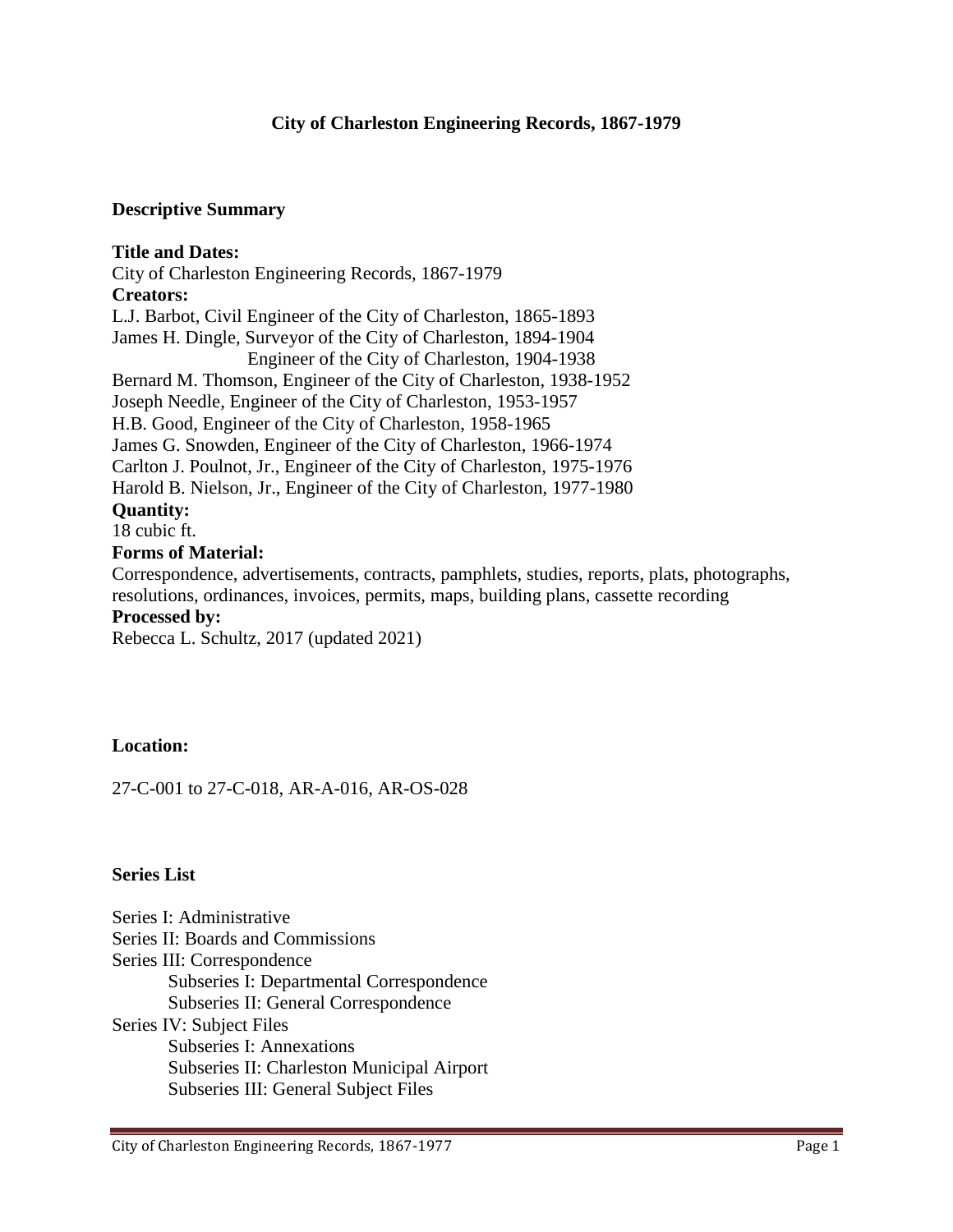Subseries IV: City Parks and Playgrounds Subseries V: Sanitation Subseries VI: Sewerage and Drainage Subseries VII: Streets and Sidewalks Subseries VIII: Works Progress Administration Projects Subseries IX: Zoning

# **Abstract**

The Records of the City of Charleston Engineering Division date from 1867 to 1979 and consist of the files of eight of the city's engineers, L.J. Barbot, James H. Dingle, Bernard M. Thomson, Joseph Needle, H.B. Good, James G. Snowden, Carlton J. Poulnot, Jr., and Harold B. Nielson, Jr. These records document the efforts of employees of the Engineering Division to provide essential public services to a growing populace.

## **Background**

On February 26, 1867, the City Council of Charleston officially adopted an ordinance for the establishment and regulation of the office of the City Civil Engineer, a position which had already been filled by L.J. Barbot the previous year. Prior to the establishment of the position of City Civil Engineer, the duties assigned to the engineering office were performed by the Surveyors of the Upper and Lower Wards, positions which were thereafter abolished. Upon the retirement of L.J. Barbot the title of City Civil Engineer was briefly changed to City Surveyor, a position filled by James H. Dingle in 1894. When the office of Superintendent of Sewers was abolished and its duties subsumed by Dingle in 1904, the position was once again renamed City Engineer.

While the duties of the City Engineer fluctuated somewhat over time, the Engineering Division generally held responsibility for the arrangement and oversight of projects addressing the City's needs regarding public roadways, sanitation, sewerage, and drainage. The City Engineer supervised the construction of city property including public buildings, parks, and playgrounds. The creation and approval of maps, plans, plats, encroachments, and easements likewise fell under the care of the City Engineer.

## **Scope and Content Note**

The collection is divided into four series: administrative, boards and commissions, correspondence, and subject files. The correspondence series is further subdivided into departmental correspondence and general correspondence. The subject files are subdivided into material related to annexations, the Charleston Municipal Airport, general subject files, City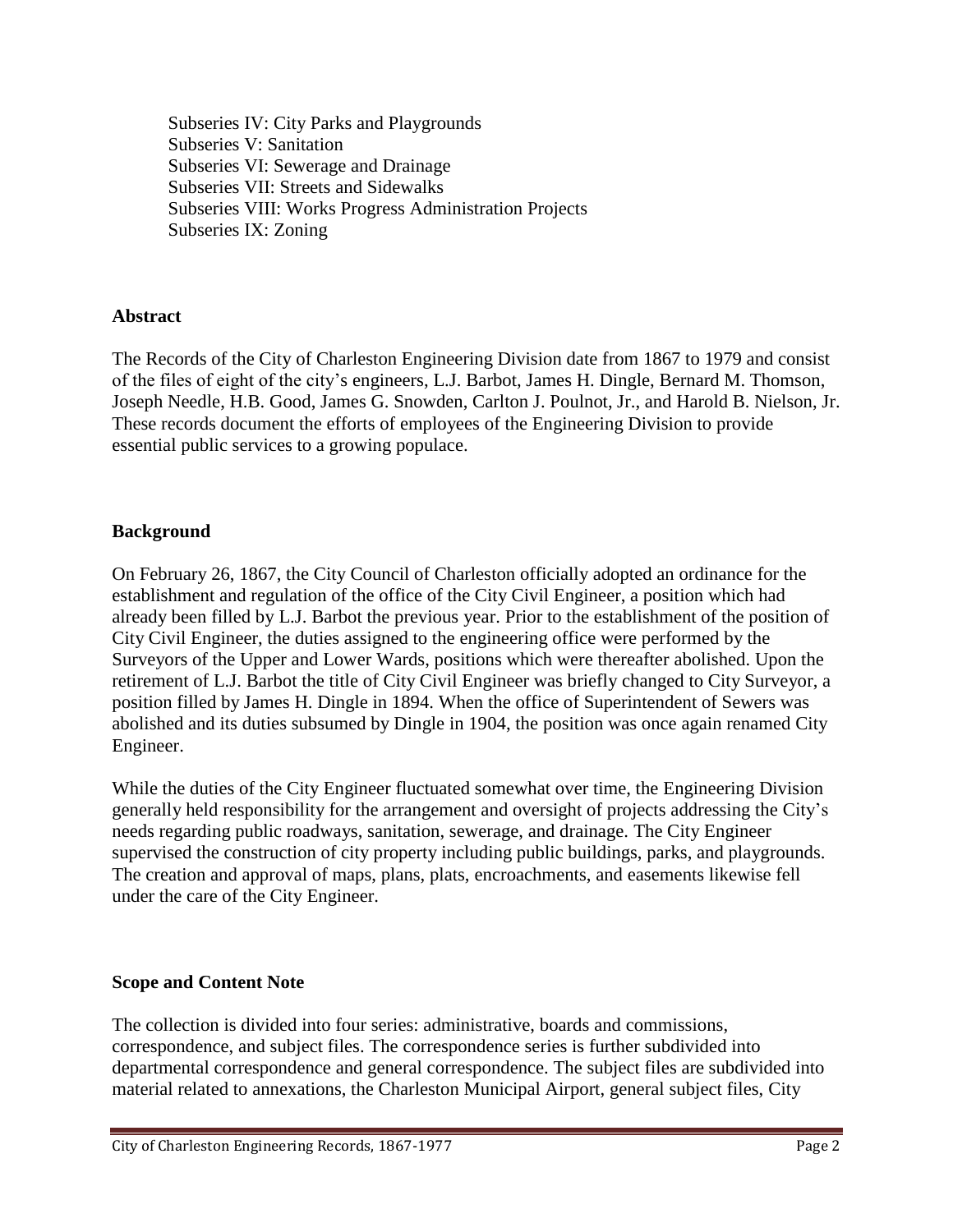parks and playgrounds, sanitation, sewerage and drainage, streets and sidewalks, Works Progress Administration projects, and zoning. In an effort to retain the files' original organization there may be some overlap between series and subseries. Researchers are encouraged to review all files.

The collection consists of correspondence, contracts, pamphlets, photographs, meeting agendas and minutes, studies and reports, advertisements, building plans and permits, invoices, ordinances, resolutions, maps, and plats. An audiocassette recording can also be found in the departmental correspondence file for Mayor Gaillard entitled "Pamma Roast: A Night with the Mayor," recorded on June 27, 1975. Photographs located throughout the collection primarily date to the late 1960s and 1970s. Of special note are photographs of the Charleston Municipal Airport, property and neighborhood photographs, and photographs of King Street storefronts, which are located in the zoning subject files. The records contain many contracts for work performed by outside contractors hired by the City.

## **Related Material:**

Researchers interested in this collection may also wish to consult the Engineering Scrolls Collection, 1900-1950 and the City Surveyor Records, 1817-1916. Please consult the Records Manager or Records Specialists to view the collections or request information on other materials in the City's Records Center holdings relevant to the City of Charleston Engineering Records.

### **Folder List:**

### **Box Folder**

*Administrative*

- 1 1 AAA Security Services, Inc., 1976-1977
	- 2 Administrative Files, 1913-1925
	- 3 Advertising, 1958-1978
	- 4 Annual Reports, Public Buildings Division, 1952-1954
	- 5 Annual Reports, Public Service, 1929-1930
	- 6 Annual Reports, Public Service, 1932-1935
	- 7 Annual Reports, Public Service, 1936-1937
	- 8 Annual Reports, Public Service, 1941-1943
	- 9 Annual Reports, Public Service, 1944-1948
	- 10 Annual Reports, Public Service, 1949-1951
	- 11 Annual Reports, Public Service, 1952-1954
	- 12 Annual Reports, Public Service, 1957-1958
	- 13 Annual Reports, Public Service, 1960-1962
	- 14 Annual Reports, Street Department, 1955-1956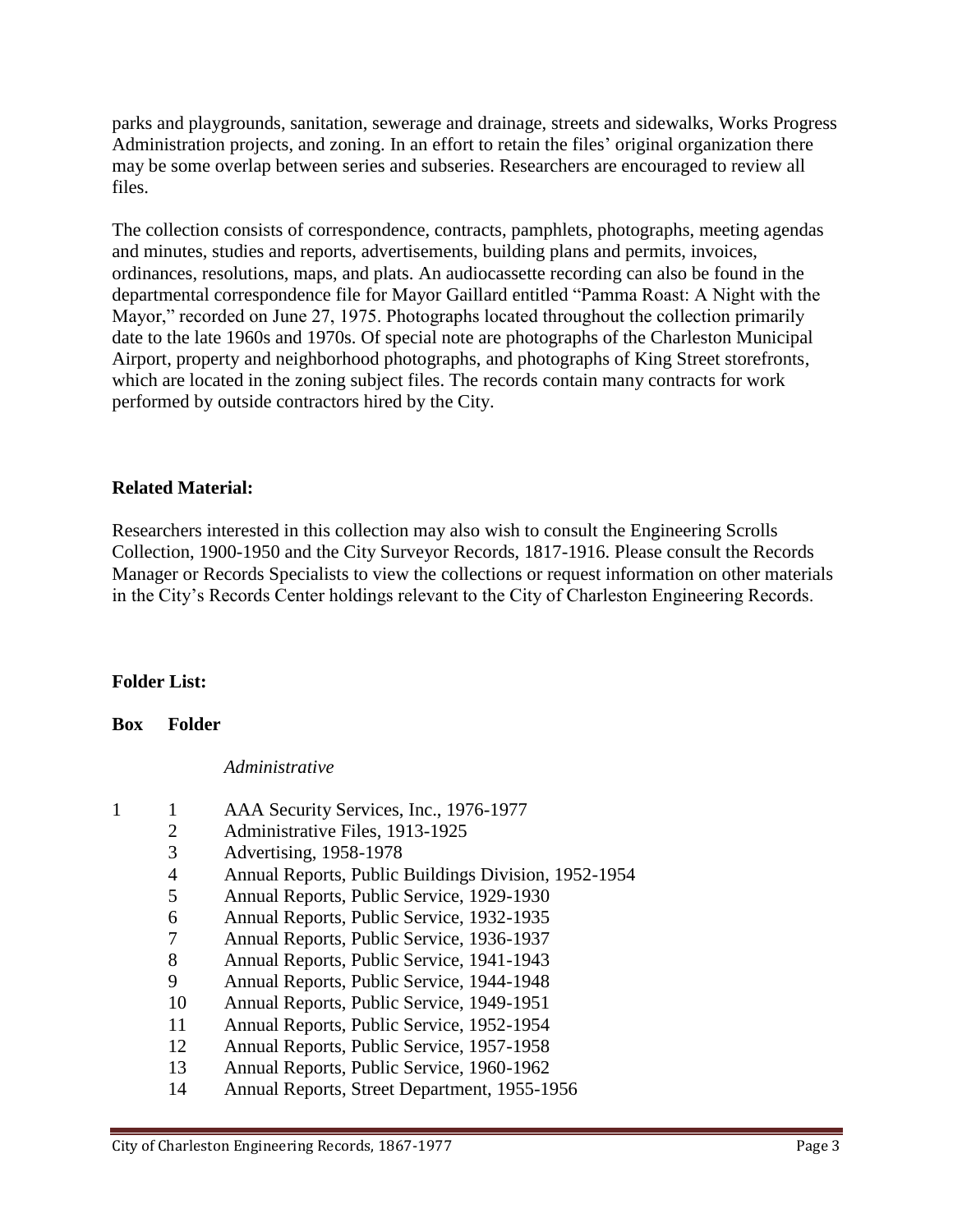Breakdown by Organizational Structure, 1977

# **Box Folder**

- 16 Budget, 1929
	- Budget, 1937
	- Budget, 1940
	- Budget, 1962
	- Budget, 1972
	- Budget, 1975-1976
	- Budget Proposed, 1977
	- 22a Budget Reports Sanitary Fill Program, 1970-1974
- OS 1 City Engineer Account Book, 1912-1919
	- Credit Union, 1975
	- Davis Wastewater Control
	- Equipment, 1959-1968
	- Equipment, 1972-1977
	- Equipment Crane, 1972-1975
	- Equipment Motor Trucks, 1920-1926
	- Financial Statement, 1935
	- Garage Hiring Requests, 1977
	- Inventory, 1975-1977
	- Inventory Control Manual, 1967
	- Inventory Vehicles, 1976
	- 34 Mac-Pace Patrol and Watchman Service, 1976-1976
	- Monthly Reports Building Inspector, 1951
	- Monthly Reports Building Inspector, 1952
	- Policies Personnel, 1976
	- Price Changes, 1975-1977
	- Public Service Announcements, 1977-1978
	- Purchase Orders, 1976
	- Purchase Orders, 1977
	- Purchasing, 1976-1977
	- Revenue Sharing, 1975
	- Safety, 1974
	- Telepage of Charleston, 1974-1977
	- Vehicle Status Reports, 1978
	- Vehicle Status Reports, 1979
	- Wright, James Associates, 1976-1977
- OS 2 Weekly Rolls, 1920-1924

# *Boards and Commissions*

- Ashley Shore Development Committee, 1929
- Bikeway Action Committee, 1975
- Budget Review Committee, 1976
- 2 1 Colonial Commons and Ashley River Commission, 1929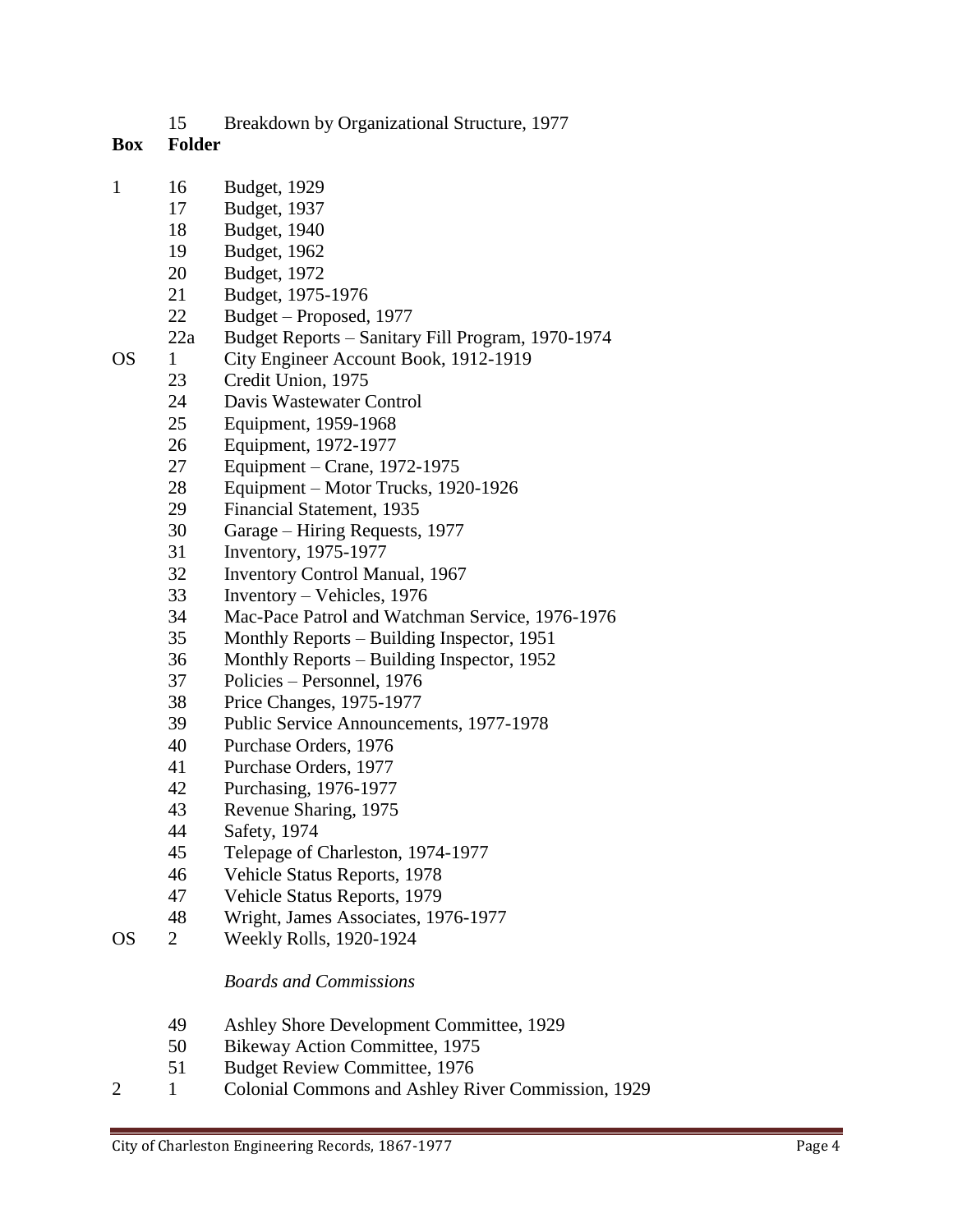## Committee on Electric Wires and Lighting the City, 1972-1977

- 3 City Council, 1976
	- City Council, 1977
	- Government Relations Committee, 1977
	- Board of Parks, 1918
	- Board of Parks, 1972
	- Planning and Zoning Commission, 1929
	- Planning and Zoning Commission, 1968
	- Planning and Zoning Commission, 1971-1972
	- Planning and Zoning Commission, 1975
	- Planning and Zoning Commission, 1976-1977
	- Public Docks Commission, 1913-1915
	- Public Safety and Traffic Committee, 1972
	- Board of Public Service, 1924-1925
	- Board of Public Service, 1926-1929
	- Real Estate Committee, 1976-1977
	- Committee on Streets, 1915-1920
	- Committee on Streets, 1921-1925
	- Committee on Streets, 1926
	- Committee on Streets, 1936-1939
	- Committee on Streets, 1948
	- Committee on Streets, 1950
	- Committee on Streets, 1953-1956
	- Committee on Streets, 1959
	- Committee on Streets, 1964-1965
	- Committee on Streets, 1966
	- Committee on Streets, 1967
	- Committee on Streets, 1968
	- Committee on Streets, 1972-1974
	- Committee on Streets, 1975-1976
	- Ways and Means Committee, 1913
	- Ways and Means Committee, 1924-1929
	- Ways and Means Committee, 1926-1929
	- Ways and Means Committee, 1934
	- Ways and Means Committee, 1949
	- Ways and Means Committee, 1954
	- Ways and Means Committee, 1972-1974
	- Ways and Means Committee, 1975-1977
	- Yacht Basin Commission, 1974-1975
	- Zoning Commission, 1934-1936
- Zoning Commission, 1937-1938
- 1 Zoning Commission, 1940-1941
	- Zoning Commission, 1942-1945
		- Zoning Commission, 1948-1950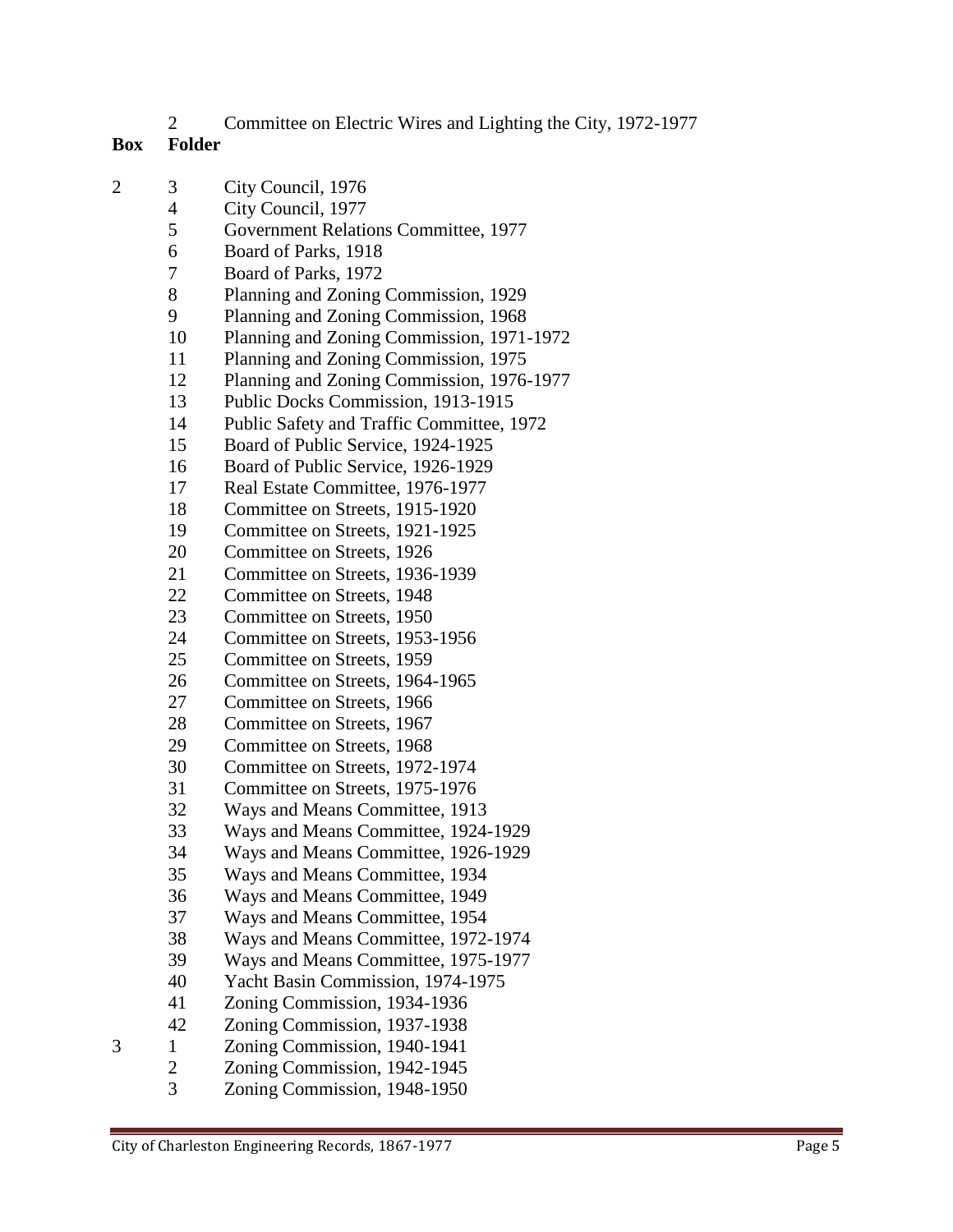Zoning Commission, 1951-1954

### **Box Folder**

- 5 Zoning Commission, 1975
	- Zoning Board of Adjustment, 1939
	- Zoning Board of Adjustment, 1944-1945
	- Zoning Board of Adjustment, 1956-1958
	- Zoning Board of Adjustment, 1969-1972
	- Zoning Board of Adjustment, 1973-1974
	- Zoning Board of Adjustment, 1975-1977
	- Zoning Board of Architectural Review, 1940
	- Zoning Board of Architectural Review, 1945
	- 13a Zoning Board of Architectural Review, 1957
	- Zoning Board of Architectural Review, 1969-1974 (bulk: 1972-1974)
	- Zoning Board of Architectural Review, 1975-1977

*Correspondence*

*Departmental Correspondence*

- Building Inspections, 1911-1925
- Building Inspections, 1943
- Building Inspections, 1944
- Building Inspections, 1945
- Building Inspections, 1946
- Building Inspections, 1965-1968
- Building Inspections, 1972-1975
- Building Inspections, 1976
- Building Inspections, 1977
- Citizen Participation, 1977
- Clerk of Council, 1926-1928
- Clerk of Council, 1929
- Clerk of Council, 1934-1936
- Clerk of Council, 1939
- Clerk of Council, 1940-1941
- Clerk of Council, 1942-1943
- 1 Clerk of Council, 1945
	-
	- 2 Clerk of Council, 1948-1951<br>3 Clerk of Council, 1957-1962 Clerk of Council, 1957-1962
	- Clerk of Council, 1968-1975
	- Clerk of Council, 1976-1977
	- Controller, 1923-1926
	- Controller, 1929
	- Controller, 1945
	- Controller, 1959
	- Controller, 1968-1975
	- Controller, 1976-1977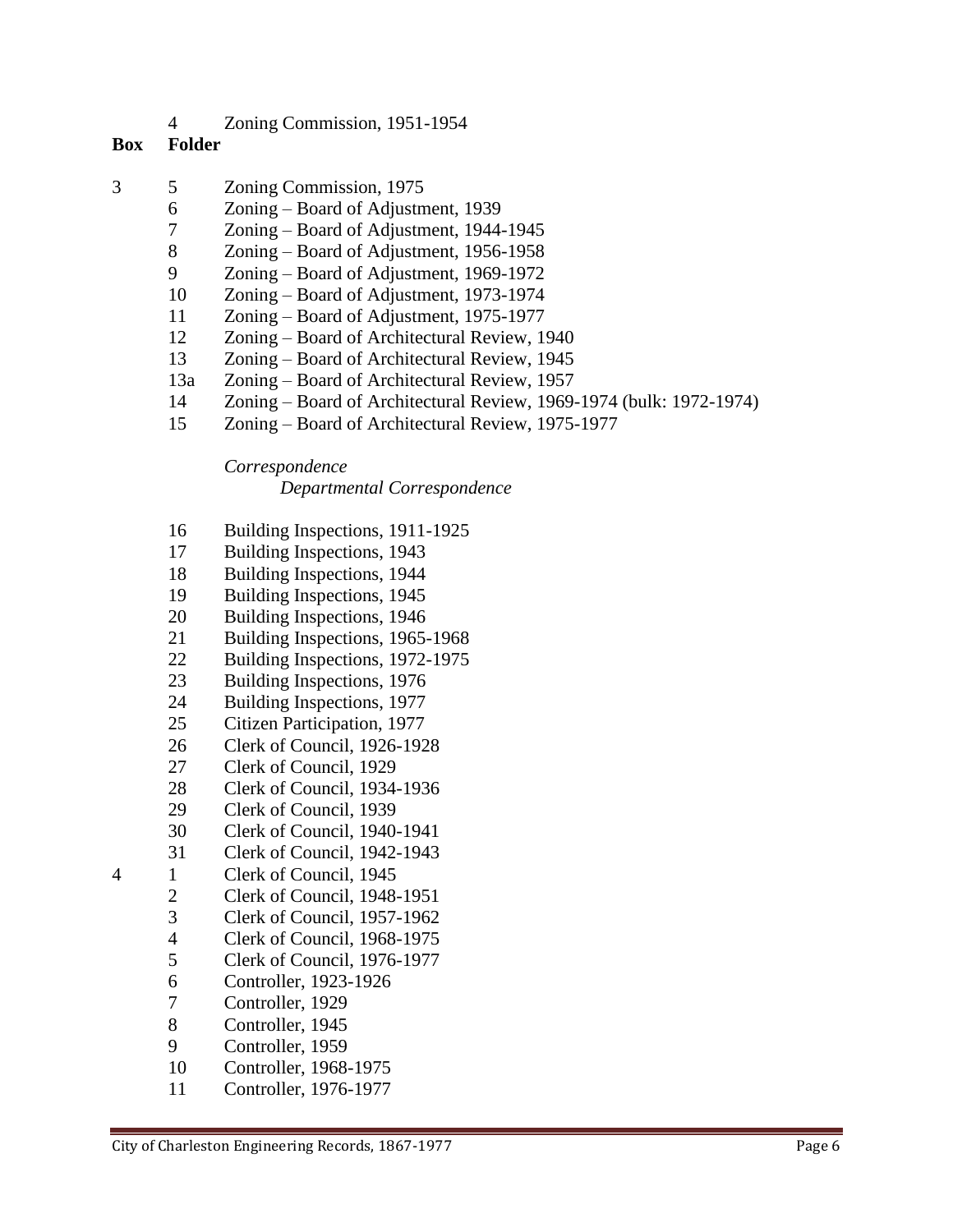## **Box Folder**

- 13 Corporation Counsel, 1922 -1924
	- Corporation Counsel, 1925 -1926
	- Corporation Counsel, 1927 -1928
	- Corporation Counsel, 1929
	- Corporation Counsel, 1936
	- Corporation Counsel, 1940 -1941
	- Corporation Counsel, 1949 -1951
	- Corporation Counsel, 1955 -1962
	- Corporation Counsel, 1972 -1975
	- Corporation Counsel, 1976
	- Corporation Counsel, 1977
	- Department Heads, 1977
	- Departmental Work Orders, 1977
	- Division Heads and Staff, 1977
	- Electrical Department, 1973 -1977
	- Engineering Office Staff, 1975 -11977
	- Fire Department, 1916 -1925
	- Fire Department, 1929
	- Fire Department, 1939
	- Fire Department, 1968
	- Fire Department, 1972 -1977
	- City Garage, 1976
	- City Health Department, 1913 -1916
	- City Health Department, 1926 -1929
	- Leisure Services, 1976 -1977
	- Mayor Stoney, January March 1925
	- Mayor Stoney, April -December 1925
	- Mayor Stoney, 1926

- Mayor Stoney, January -May 1927
- Mayor Stoney, June -December 1927
- Mayor Stoney, 1928
- Mayor Stoney, January -February 1929
- Mayor Stoney, March -April 1929
- Mayor Stoney, May -June 1929
- Mayor Stoney, July -December 1929
- Mayor Maybank, 1934 -1936
- Mayor Lockwood, 1940 -1944
- Mayor Wehman, 1944 -1945
- Mayor Morrison, 1948 -1951
- Mayor Morrison, 1952 -1957
- Mayor Gaillard, 1962 -1968
- Mayor Gaillard, 1972 -1975
- Mayor Schirmer, 1975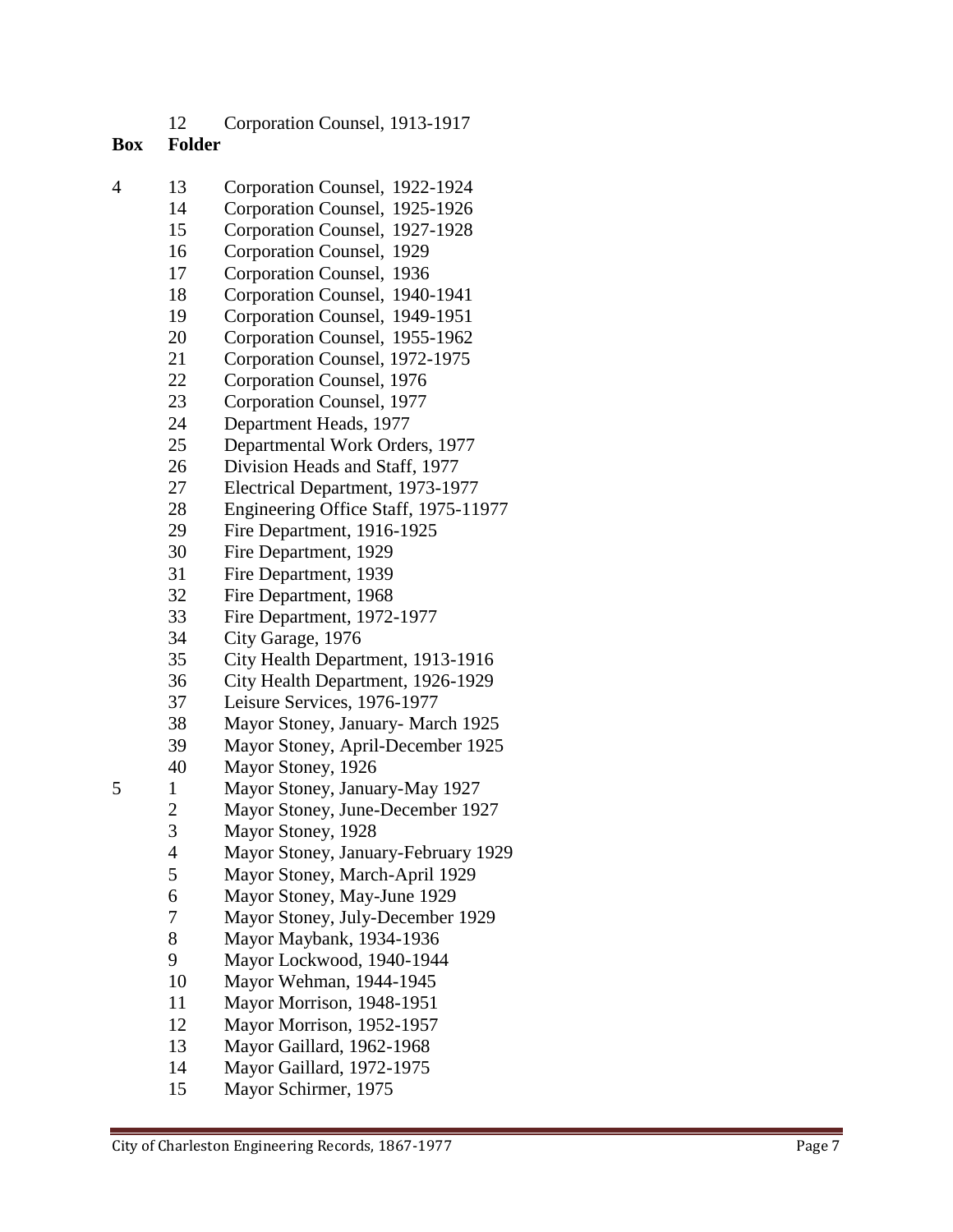Mayor Riley, 1975-1976

### **Box Folder**

- 17 Mayor Riley, 1977
	- Mayors Assistant, Steven Steinart, 1976
	- Mayors Assistant, James Mullen, 1976-1977
	- Miscellaneous, 1976
	- Ombudsman, 1972-1977
	- Department of Parks and Playgrounds, 1926
	- Parks Department, 1975
	- Personnel Department, 1972
	- Personnel Department, 1976-1977
	- Planning and Zoning, 1973
	- Planning, Relocation, and Redevelopment, 1975-1976
	- Planning and Urban Development, 1977
	- Police Department, 1939
	- Police Department, 1942
	- Police Department, 1944-1945
	- Police Department, 1955-1958
	- Police Department, 1965-1968
	- Police Department, 1972-1977
- 1 Public Safety and Housing, 1972
	- Public Service Department, 1926
	- Public Service Department, 1937
	- Public Service Department, 1948
	- Public Service Department, 1953
	- Purchasing, 1959-1972
	- Recreation Department, 1975-1976
	- Sanitation Division, 1972-1975
	- Sanitation Division, 1976
	- Sanitation Division, 1977
	- Streets Department, 1918-1925
	- Street Cleaning and Waste Collection, 1965-1967
	- Streets and Sidewalks Division, 1977
	- Traffic and Transportation, 1972-1977
	- City Treasurer, 1922-1926

### *General Correspondence*

- Atlantic Coast Line Railroad, 1937
- Berkeley-Charleston-Dorchester Regional Planning Council, 1973-1976
- Burford, Hall and Smith, 1923-1925
- Charleston Consolidated Railway and Lighting Company, 1917-1921
- Charleston Consolidated Railway and Lighting Company, 1926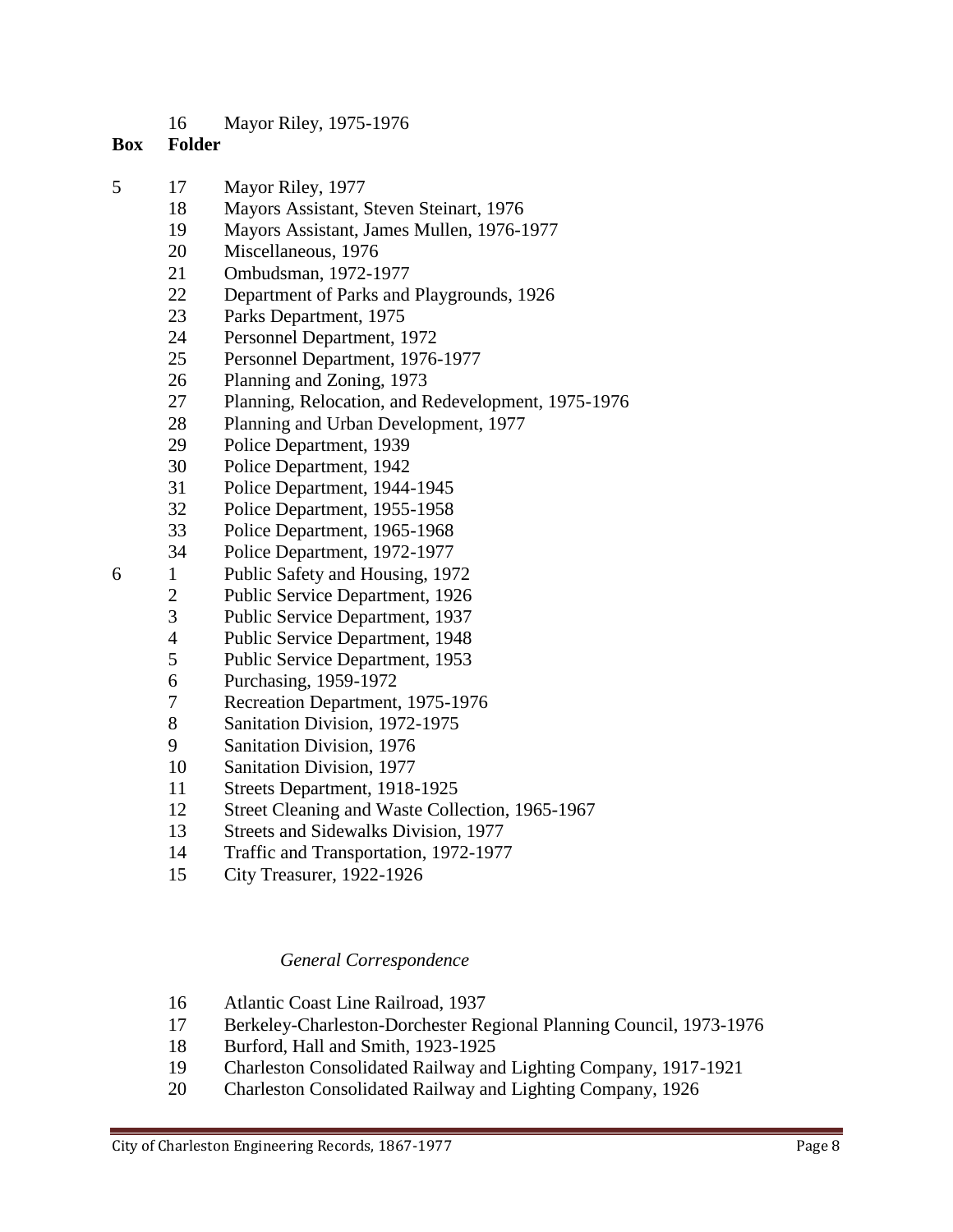Charleston County, 1972-1976

- 22 Charleston County Bicentennial Committee, 1975
	- Charleston County Engineer, 1968
		- Charleston County Engineer, 1972-1977
		- Charleston County Health Department, 1940
		- Charleston County Health Department, Garbage Collection, 1941-1942
		- Charleston County Health Department, 1945
	- Charleston County Health Department, 1951-1952
	- Charleston County Health Department, 1959
	- Charleston County Health Department, 1973
	- Charleston County School District, 1977
	- Charleston Housing Authority, 1940
	- Charleston Housing Authority, 1967-1972 (bulk 1967-1968)
	- Charleston Pride, 1975-1977
	- Chattanooga Sewer Pipeworks, 1923
	- College of Charleston, 1976
	- Commissioners of Public Works, 1926-1928
	- Commissioners of Public Works, 1955
	- Commissioners of Public Works, 1972-1975
	- Commissioners of Public Works, 1976-1977
	- Dow and Smith Chemical Engineers, 1914-1921
	- DuPre Construction Company, 1975
- OS 3 Engineering Department Letterbook, 1913-1914
	- Federal Agencies, Miscellaneous, 1940-1942
	- Green, James C. Company Insurance Adjusters, 1976
	- Harleston Village Association, 1975
	- Historic Charleston Foundation, 1975
	- Historic Preservation National Trust, 1975
	- Medical University of South Carolina, 1975-1977
	- Miscellaneous, 1914-1923
	- Miscellaneous, 1926-1929
	- Miscellaneous, 1934-1935
	- Miscellaneous, 1936-1937
	- Miscellaneous, 1938-1940
	- Miscellaneous, 1941-1942
	- Miscellaneous, 1943-1945
	- Miscellaneous, 1948-1949
	- Miscellaneous, 1950-1951
- 1 Miscellaneous, 1954-1955
	- Miscellaneous, 1956-1957
	- Miscellaneous, 1958-1960
	- Miscellaneous, 1961
	- Miscellaneous, 1962
	- Miscellaneous, 1963-1965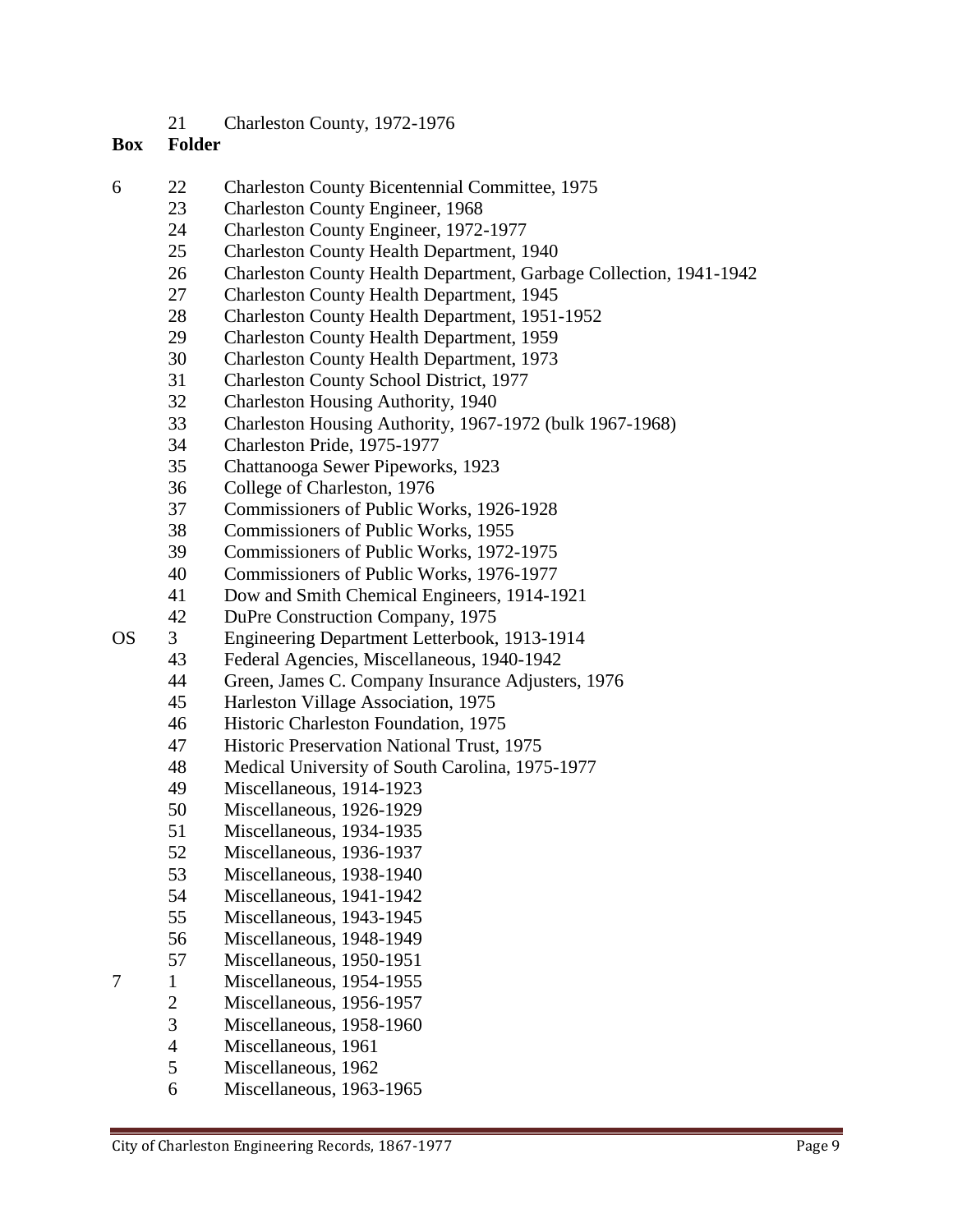Miscellaneous, 1968-1972

- 8 North Charleston Sewer District, 1975
	- Railroads, 1926
	- Louis D. Rubin, 1935
	- Sanborn Map Company, 1966-1973
	- Seaboard Air Line Railway Company, 1919-1921
	- Seaboard Air Line Railway Company, 1929
	- Seaboard Air Line Railway Company, 1935
	- Seaboard Air Line Railway Company, 1944
	- Seaboard Coastline Railway Company, 1972-1977
	- Service Media Corporation, 1975
	- John C. Sheridan, III
	- Shone Company, 1895-1904
	- 19a Simons Mayrant Company, 1926
	- 19b Simons Mayrant Company, 1929
	- Frederick A. Smith, Engineer, 1971-1975
	- South Carolina Beverage Control Commission, 1975
	- 22 South Carolina Department of Archives and History, 1977
	- 23 South Carolina Department of Health and Environmental Control, 1974-1975
	- South Carolina Department of Labor, 1975
	- South Carolina Electric and Gas Company, 1955-1956
	- South Carolina Electric and Gas Company, 1972-1974
	- South Carolina Electric and Gas Company, 1975-1977
	- South Carolina Power Company, 1944
	- South Carolina Society of Professional Engineers, 1974
	- South Carolina State Board of Health, 1972
	- South Carolina State Highway Department, 1948
	- South Carolina State Highway Department, 1949
	- South Carolina State Highway Department, 1950-1952
	- South Carolina State Highway Department, 1955
	- South Carolina State Highway Department, 1956
	- South Carolina State Highway Department, 1957-1960
	- South Carolina State Highway Department, 1968
	- South Carolina State Highway Department, 1972-1974
	- South Carolina State Highway Department, 1975-1977
	- South Carolina State Highway System, 1976
	- South Carolina State Ports Authority, 1957-1960
	- South Carolina State Ports Authority, Port Emergency Operating Plan, 1962
- 8 1 South Carolina Water Resources Commission, 1975-1976
	- Southern Bell Telephone and Telegraph Company, 1938
	- Southern Bell Telephone and Telegraph Company, 1955
	- Southern Bell Telephone and Telegraph Company, 1964
	- Southern Bell Telephone and Telegraph Company, 1972-1977
	- 5a Southern Railway Company, 1929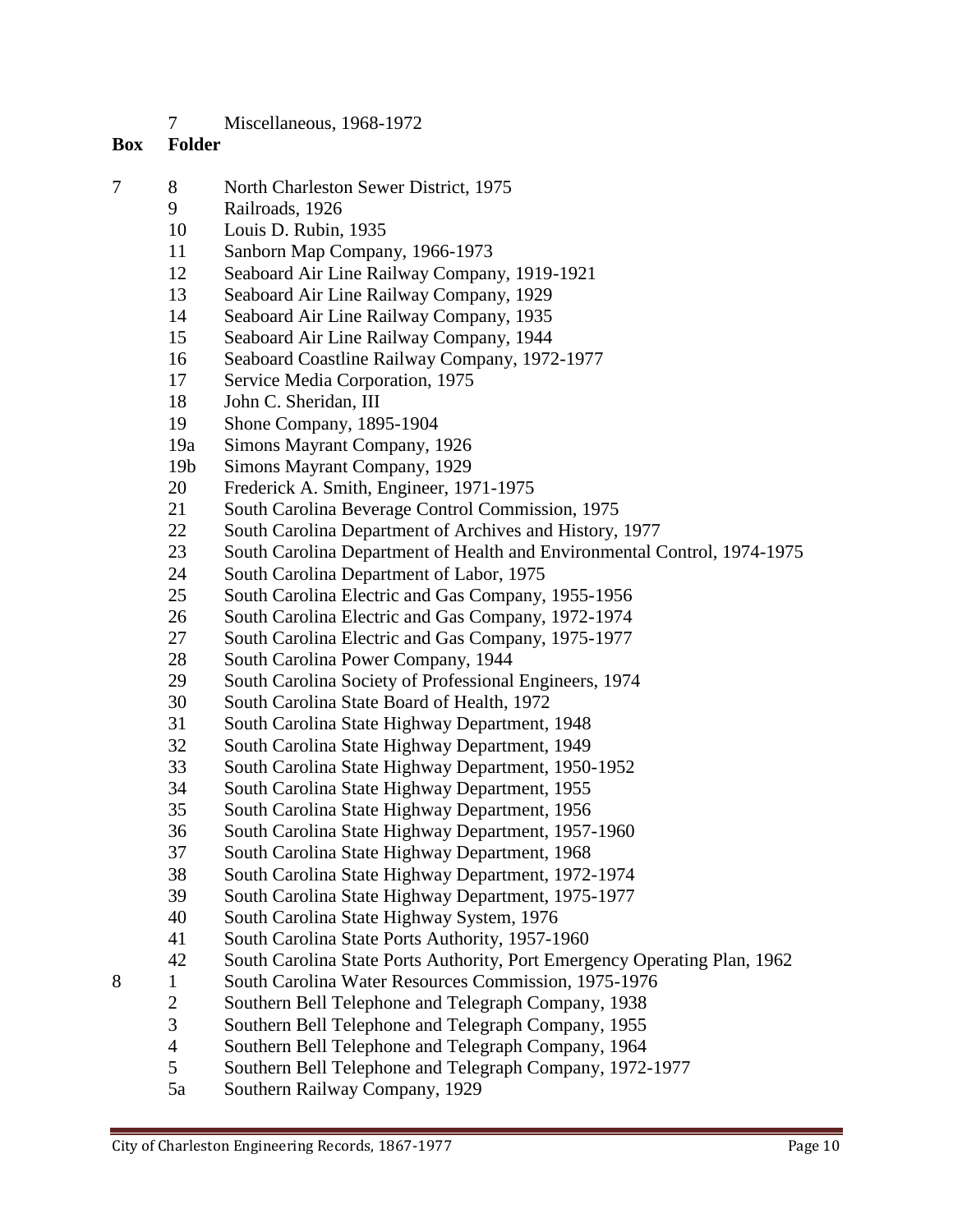Southern Railway Company, 1941

### **Box Folder**

- 7 Southern Railway Company, 1956
	- Southern Railway System, 1974
	- US Army Corps of Engineers, 1970-1973
	- US Army Corps of Engineers, 1975
	- US Army Corps of Engineers, 1976
	- US Army Corps of Engineers, 1977
	- US Army Corps of Engineers, Johnson Street Extension and Culvert, 1970-1973
	- US Army Corps of Engineers, Line & Hagood Culvert, 1971-1973
	- US Army Corps of Engineers, Public Notices Outside City Permits, 1971-1972
	- US Department of Commerce, 1926
	- US Department of Labor, 1975
	- War Production Board, 1943-1944
	- West Construction Board, 1915-1918

# *Subject Files*

*Annexations*

- Annexations, 1964
- Annexations, 1969-1970
- Annexations, 1972-1973
- Annexations, 1975-1977

## *Charleston Municipal Airport*

- Charleston Municipal Airport, 1933-1936
- Charleston Municipal Airport, 1936
- Charleston Municipal Airport, 1938-1941
- Charleston Municipal Airport, 1944-1945
- Charleston Municipal Airport, 1973-1975
- Charleston Municipal Airport, 1976-1977
- Airport Access Road, 1973-1974
- Administrative Building, 1947-1948
- Apron Drainage, 1974
- Boiler Explosion
- Dollar Rent-A-Car Lease, 1975-1976
- Fuel Truck, 1974
- Paving, 1967-1974
- Photographs, 1969
- Plat, 1974
- Ramp Repair, 1975-1976
- Sanitary Fill, 1970-1971
- 1 Sanitary Sewer, 1973
	- Sewer Line, 1975
		- Sewer Line Easements, 1975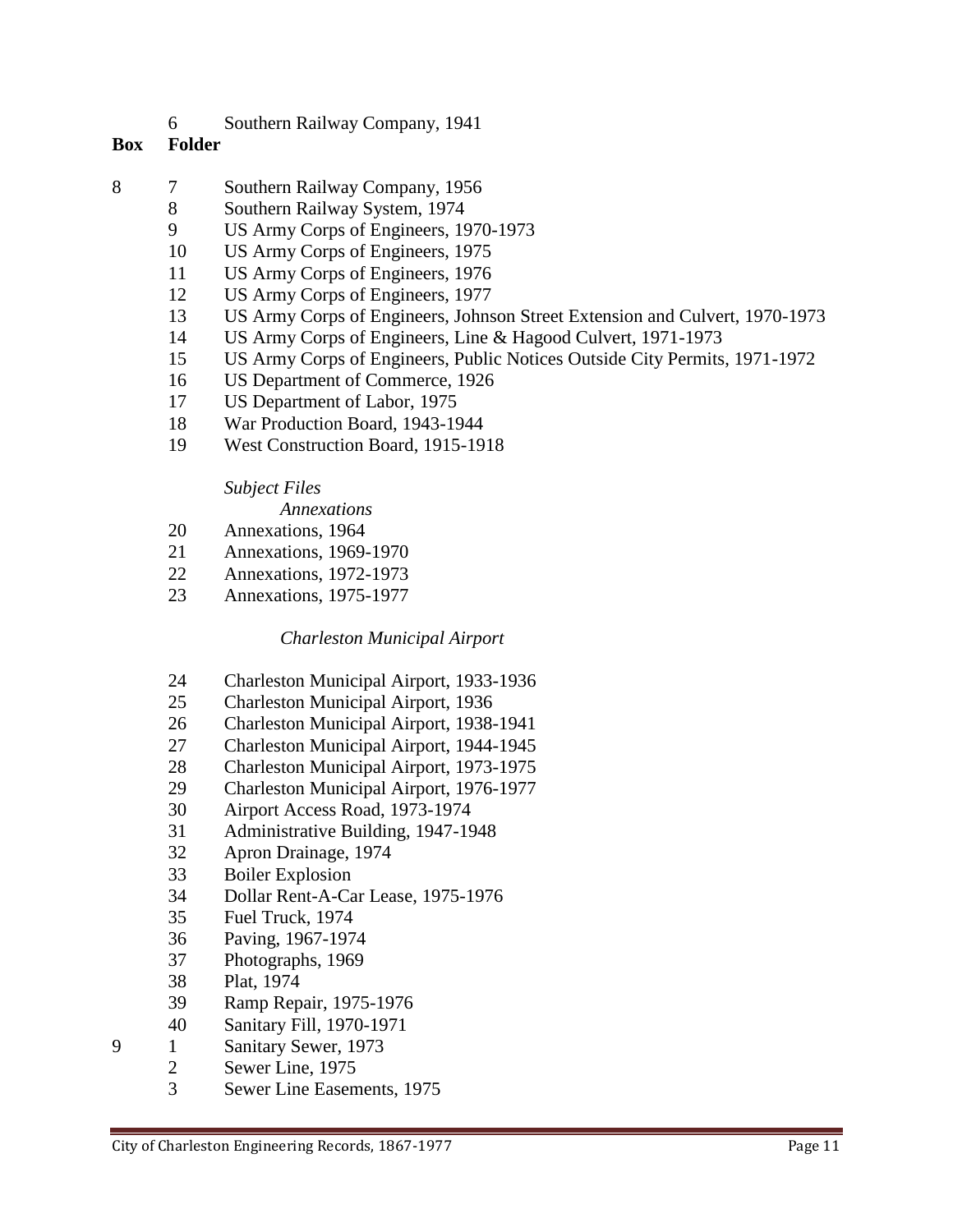Sewer Line Extension, 1974

# **Box Folder**

- 5 Sewer Line Extension, 1975
	- Sewer Oxidation Pond, 1960-1966
	- Taxiway, 1974
	- Transfer to County, 1975
	- Windows and Doors, 1975

# *General Subject Files*

- "A" Miscellaneous, 1972-1977
- Accidents, 1975-1978
- Air Pollution Data, 1969-1972
- Allgood Road Wappoo Heights Encroachment, 1971-1972
- 104 Ashley Avenue, 1973-1975
- Ashley Shopping Plaza, 1968-1969
- Auditorium Construction, 1966-1969
- Auditorium, Demolition of Site, 1966-1967
- Auditorium, Maintenance and Repairs, 1974
- Auditorium, Maintenance and Repairs, 1975-1977
- "B" Miscellaneous, 1972-1977
- Battery Seawall Construction, 1909-1911
- Battery Seawall and Filling, 1917-1918
- Battery Seawall and Filling, 1919-1920
- Battery Seawall and Filling: West-end Improvement Reports, 1918-1919
- Battery Seawall Repairs: Colin McK. Grant Agreement, 1893
- 26 Battery Seawall Repairs: Robert McCarrel Agreement, 1893
- Battery Seawall Western Waterfront, 1929-1937
- Bennett Rice Mill, 1958
- 24 Blake Street, 1972
- Building Code, Charleston County, n.d.
- Building Code Fees, 1976
- Building Code, General, 1974-1976
- Building Code Reform, 1974
- Building Code: Report on Interpretation of the National Building Code, 1967-
- Building Code Southern Standard, 1974-1976
- Building Permits Information, 1975
- Building Specifications, General, 1911-1922
- Building Specifications, Pamphlets, 1915-1921
- Byrnes, James F. Sea Plane Base, 1938-1940
- "C" Miscellaneous, 1972-1977
- Carriage Lane Office Building, 1974
- 1647 Carterett Avenue, 1975
- Champney Alley, 1975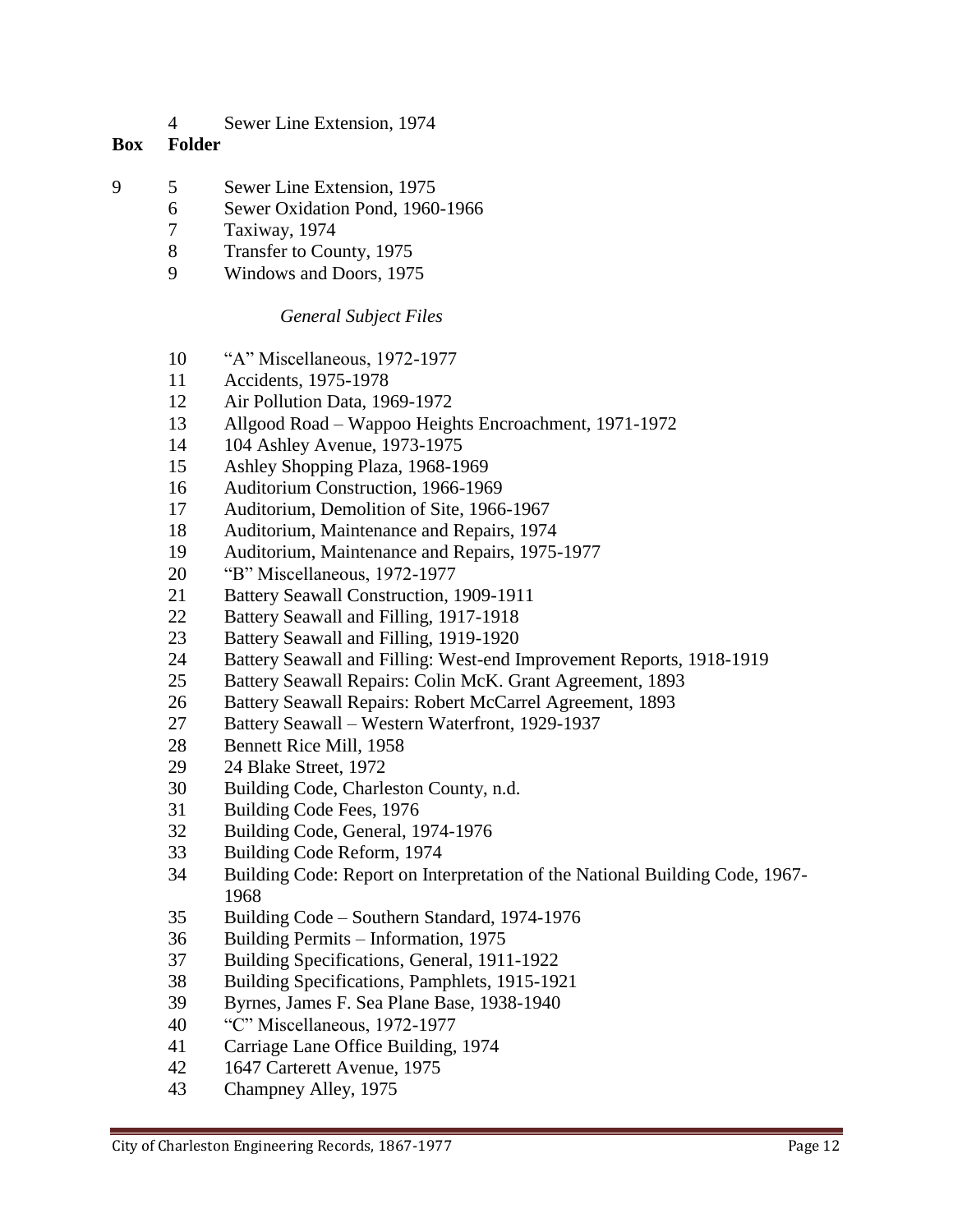| 44 |  | Charleston Area Transportation Study (CHATS), 1975 |  |  |  |
|----|--|----------------------------------------------------|--|--|--|
|----|--|----------------------------------------------------|--|--|--|

- 45 Charleston Convention Center and Hotel, n.d.
	- Charleston Orphan House Chimney, 1934
- 10 1 Chitwood Structure Relocation, 1974
	- 2 The Citadel, 1957
	- The Citadel and Burke School, 1969
	- City Hall and Dock Street Theatre Painting, 1971
	- City Hall, 1974-1976
	- City Property Sales, 1937-1938
	- City Property Sales, 1975
	- 7a City Property Sales Ashview Enterprises, 1973
	- Civilian Defense, 1941-1943
	- Colonial Lake, 1977
	- 45 Coming Street Demolition, 1944-1945
	- Community Development Program, 1975
	- Complaints, 1975-1977
	- Complaints, Building Inspections, 1976
	- Condemned Buildings, 1943
	- James F. Condon and Sons Arcade, 1948
	- Contracts and Bonds, 1890-1911
	- Cooper River Bridge, 1929
	- "D" Miscellaneous, 1972-1977
	- Dock Street Theatre, 1972-1977
	- Dock Street Theatre Roof Repairs, 1973
	- Dockside Condominiums, 1974-1975
	- Downtown Revitalization, 1976-1977
	- "E" Miscellaneous, 1972-1977
	- Enston Home, Plats for Land Owned on Meeting Street, 1959, n.d.
	- "F" Miscellaneous, 1972-1977
	- Fire Bell Tower Repairs, Cannon Street, 1974
	- Fire Station Heating, Coming Street, 1953
	- Fire Station No. 10, Folly Road, n.d.
	- Fire Tower Fencing, East Bay Street, 1969
	- First Baptist Church Gym, 1972-1973
	- First Deliverance Baptist Church Plat, 1972
	- Flagstones Specifications, 1892
	- Fleet Landing Site, 1977
	- Flood Information, 1975-1976
	- Francis Marion Hotel Renovation, 1976
	- The Franke Home, 1972
	- "G" Miscellaneous, 1972-1977
	- City Garage Metal Building, Line Street, 1948
	- City Garage Renovation, Line Street, 1970
	- General City Information, 1934-1951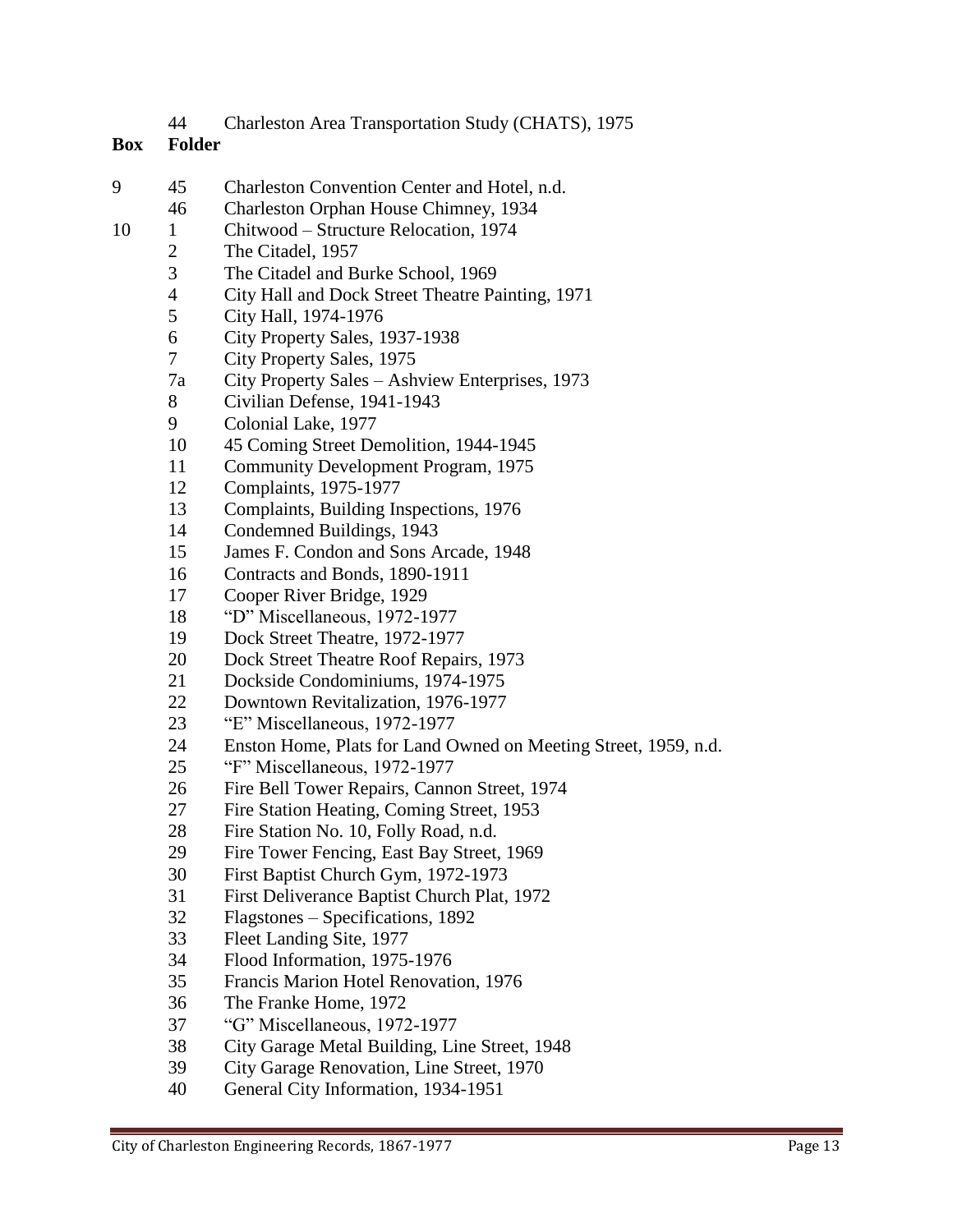General City Information, Newspaper Clippings, 1969-1975

- 42 General City Information and Statistics, 1962-1975
	- Gibbes Art Gallery, Roof and Repairs, 1956-1957
	- Gibbes Art Gallery, 1975-1977
	- Golf Course, Municipal, 1976
	- Golf Course, Municipal, Cart Road, 1974-1975
	- Golf Course, Municipal, Equipment Shed, 1973
	- "H" Miscellaneous, 1972-1977
	- 23 Hayne Street Demolition, 1972
	- Heathwood Subdivision Extension, 1974
	- Housing Code Inspections, 1976
	- "I" Miscellaneous, 1973-1977
	- Inauguration, 1975
	- Insurance, 1977
	- "J" Miscellaneous, 1972-1977
	- James Simons School, 1924
	- "K" Miscellaneous, 1972-1977
	- 363 King Street, 1976
	- King Street Extension, 1976
	- "L" Miscellaneous, 1972-1977
	- Lighting the City, 1923-1924
	- Limehouse, Lessie J., 1972-1973
	- "M" Miscellaneous, 1972-1977
	- Marina, 1967-1973
	- Marina Dredging, 1972-1974
- 11 1 Marina Shed, 1975
	- Marina and Rice Mill Improvements, 1974
	- Marina Study Army Corps of Engineers, 1972-1973
	- Marina Slab for Bulkhead or Wall, 1970
	- Marine Resources, 1974
	- Marion Square Bandstand and Comfort Stations, 1944
	- City Market, 1973-1976
	- 8 Market Square and Lodge Alley, 1976
	- Master Plan, 1972
	- "Mc" Miscellaneous, 1972-1977
	- McCrady's Tavern, 153 East Bay Street, 1972
	- Medical College, 1950-1952
	- Medical College Dormitory Sewer System, 1953-1954
	- Medical University, 1973
	- Medical University, 1976
	- Medical University EDA Grant Application, 1976
	- 16a 119 Meeting Street Renovation Frederick M. Ehni Field Reports, 1975-1976
	- 16b 119 Meeting Street Renovation Frederick M. Ehni Change Orders, 1975-1976
	- 16c 119 Meeting Street Renovation R.L. Bryan Co., Furnishings Contract, 1976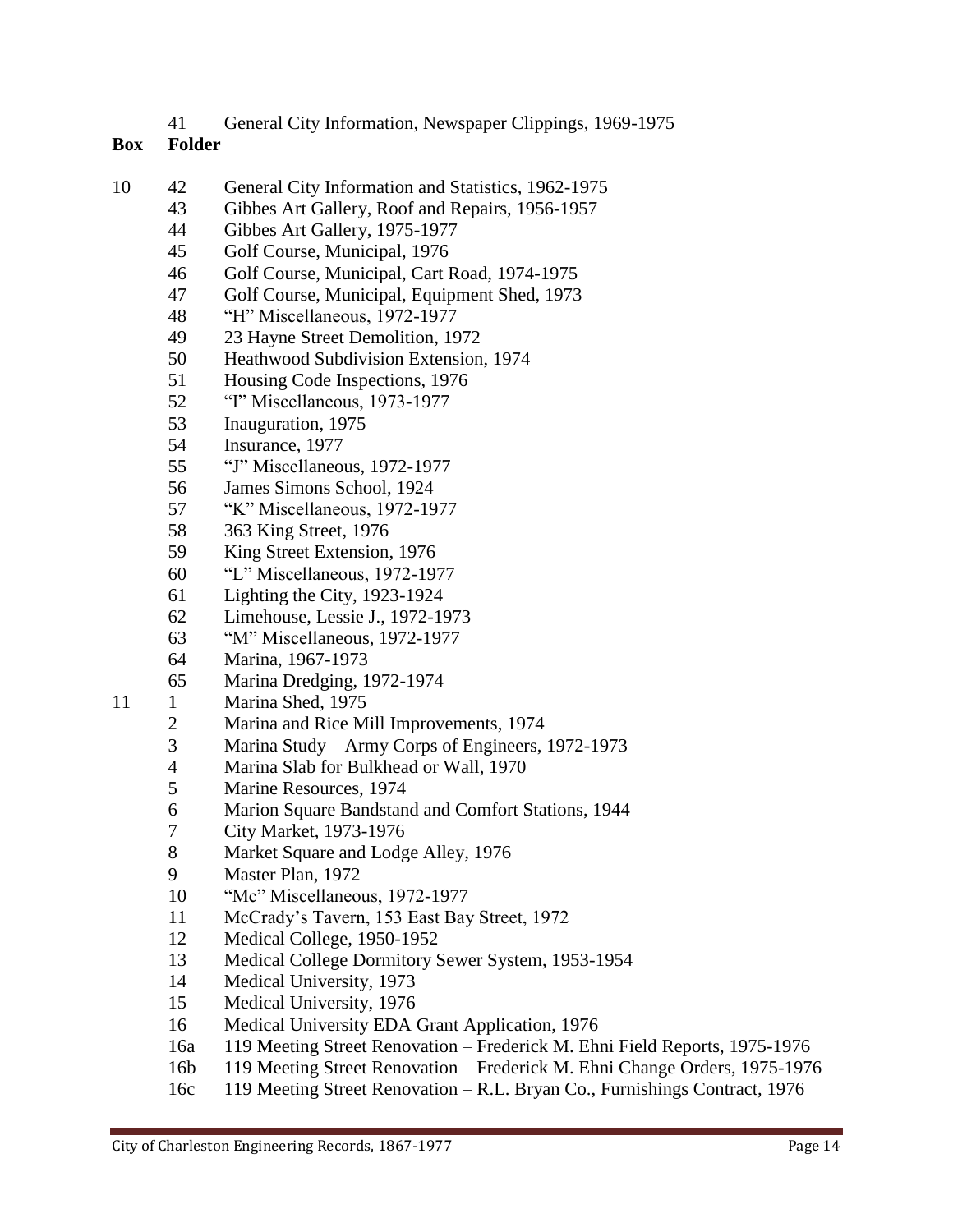16d 119 Meeting Street Renovation – General Correspondence, 1975-1976

- 17 Memminger School Brick Wall Relocation, 1951
	- Miscellaneous, 1970-1976
	- Miscellaneous, Duties of the City Engineer, 1867
	- Museum Rutledge Avenue, 1972-1978
	- Museum Meeting Street, 1976
	- "N" Miscellaneous, 1972-1977
	- National Academy of Code Administration, 1974-1975
	- National City Planning Conference, 1922
	- Naval Minecraft Base Dredging, 1952-1953
	- North Charleston, 1977
	- "N" Miscellaneous, 1973-1977
	- OpSail, 1976
	- "P" Miscellaneous, 1972-1977
	- City Planning, 1957
	- Police Station, 1972
	- Post War Improvements, 1944-1945
	- Project Status Reports, 1976-1977
	- "R" Miscellaneous, 1972-1976
	- Railroad, 1954
	- Relocation Agency, 1973
	- Rice Mill Building, 1975-1976
	- 96 Romney Street Photographs, 1975
	- Retired Navy Officers in Charleston, 1933
	- Roper Hospital, 1970-1971
	- Roper Hospital, Morawetz Building Addition, 1959
	- "S" Miscellaneous, 1972-1977
	- Safety, 1975
	- Saint Andrews School Baseball Field, 1971
	- 44a Saint Andrews School Playground House, 1970
	- Saint Francis Xavier Hospital, 1969-1971
	- Saint Johns Reformed Church Building Relocation, 1941
	- Saint Matthew Baptist Church, 1970-1973
	- 241-243 Saint Philip Street, 1974
	- Scottish Rite Temple, 1976
	- Shaw Center, 1974
	- Shell Service Station, 1938-1939
	- Snelling Home Service, 1969-1970
	- South Carolina State Ports Authority Maritime Building, 1974-1976
	- South Carolina State Ports Authority Building and Propane Tank, 1971-1972
	- Southern Building Code Congress, 1974
	- Spoleto Festival, 1977
- 12 1 Subdivisions Final Letters of Approval, 1974-1977
	- Surveying, 1872-1917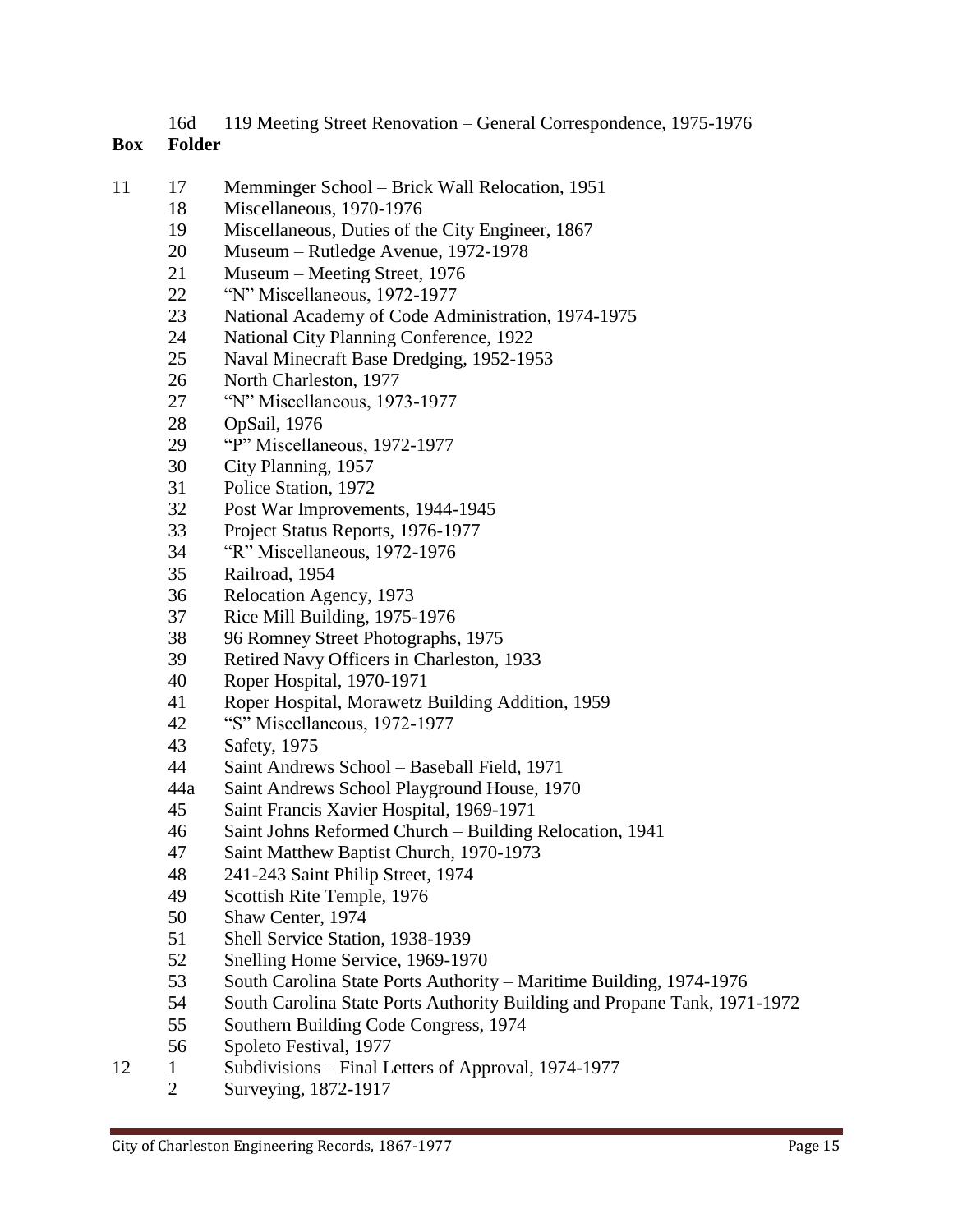"T" Miscellaneous, 1972-1977

## **Box Folder**

- 4 Tabulated Bids, 1912-1922
	- Taxes, 1924
		- Tennis Court Rivers High School, 1975
		- Terra Cotta Pipes, Contracts and Bonds, 1910-1912
		- "U" Miscellaneous, 1972-1977
		- US Air Force Community Service Program, 1974-1975
		- US Army Corps of Engineers Marina Motor Pool, 1971
		- US Census Bureau, 1965-1976
		- US Coast Guard, 1971-1976
		- US Plywood Corporation L.P. Gas Tank and Lines, 1972
		- US Wood Preserving Company Proposed Lawsuit on Bond, 1916
		- "V" Miscellaneous, 1972-1973
		- Vardell's Creek Bridge,
		- Variety Store City Marina, 1975-1976
		- "W" Miscellaneous, 1972-1977
		- Wartime Priorities, 1942-1943
		- "X-Y-Z" Miscellaneous, 1974-1975
		- Yacht Basin Dredging, 1948-1949
		- Yacht Basin Gates, 1970
		- Yacht Basin Paving, 1954

## *City Parks and Playgrounds*

- Brittlebank Park, 1973-1976
- Cannon Street Playground, 1954
- Charleston Tennis Center Farmfield Avenue, 1975
- Charleston Tennis Center Farmfield Avenue, 1976
- Hampstead Square Park, 1972
- Hampton Park Bike Path, 1972-1973
- Lenevar Playground and Martin Park Basketball Courts, 1973
- Lenevar Playground Picnic House, 1973
- Lenevar Playground Plats, 1971-1972
- Lenevar Playground Tennis Courts, 1972-1973
- Magnolia Subdivision Playground, 1973
- Marion Square Bandstand Renovation, 1973
- Marion Square Occupancy Agreement, 1975
- Martin Park Pool, 1976
- Moultrie Playground and Forest Park Tennis Court Resurfacing, 1975
- Moultrie Playground Restrooms, 1953
- Park Renovations Hampton Park and Marion Square, 1975-1976
- Parks Steel Stands, 1949
- Playground Office Building East Bay Street, 1971
- Playground Paving, Various Parks, 1970-1971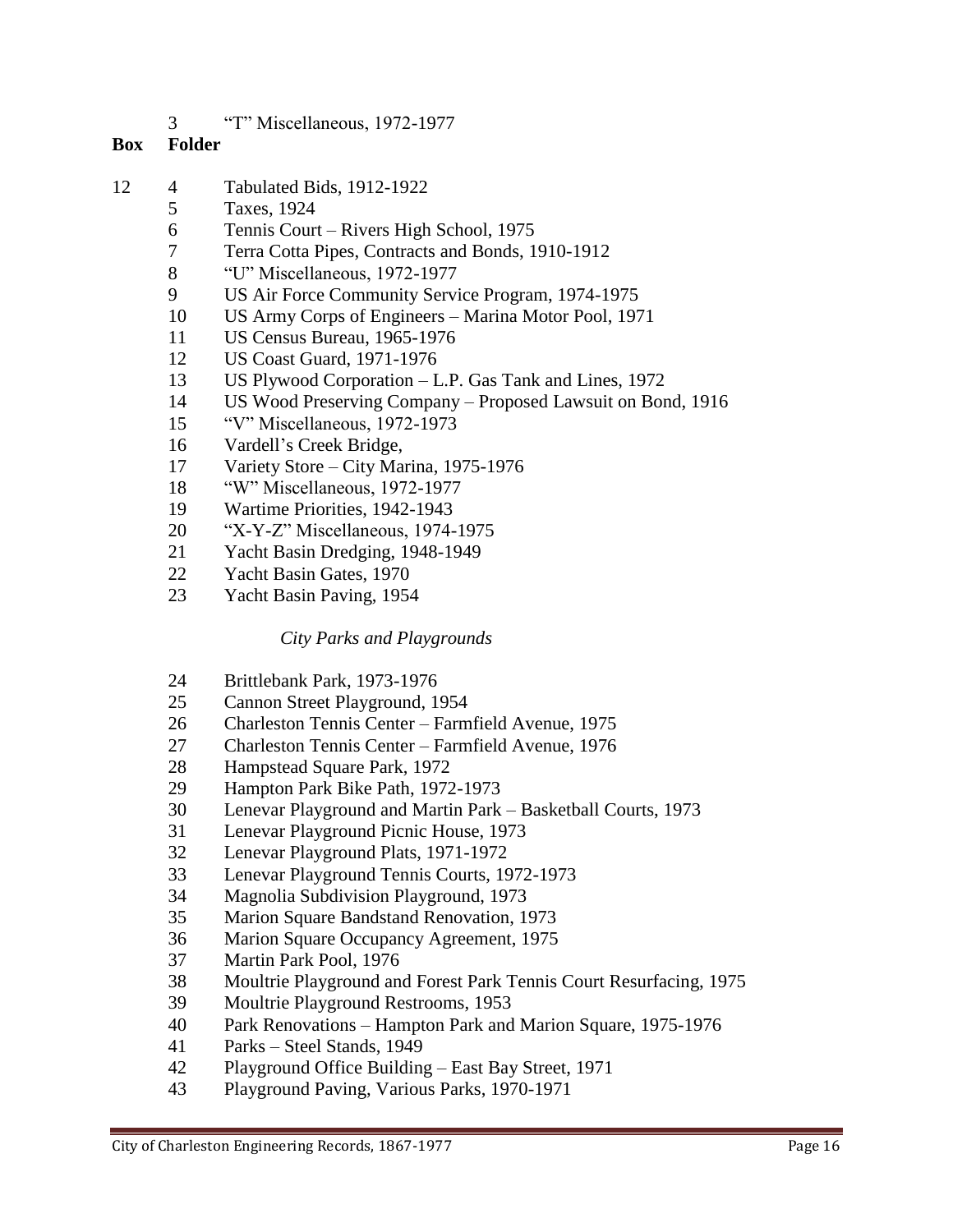Pools – Chlorine House, 1969-1970

## **Box Folder**

- 45 Stono Park Playground House, 1969-1970
	- Washington Park, 1973
	- White Point Gardens, 1972-1973
	- Wragg Square Park, 1973-1973

## *Sanitation*

- Garbage Collection, 1913-1921
- Garbage Collection, 1939
- Garbage Collection, 1945
- Garbage Collection, 1955
- Garbage Collection Containerized Pickup, 1977
- Garbage Collection Housing Projects, 1977
- Garbage Collection Jacobs Alley, 1977
- Garbage Collection Lawton Bluff Shopping Center, 1976
- 13 1 Garbage Collection Broad Street Piggly Wiggly, 1977
	- Garbage Ordinance Amendments, 1940
	- Garbage Ordinance Amendments, 1958
	- Pest Control Mosquitos, 1955
	- Pest Control Roaches, 1953-1956
	- Pest Control Rodents, 1972-1973
	- Sanitary Landfill, 1954-1957
	- Sanitary Landfill, 1972-1973
	- Sanitary Landfill Ashley River, 1970-1972
	- Sanitary Landfill Concord Street, 1970-1971
	- Sanitary Landfill Conference, 1971-1972
	- Sanitary Landfill Holston Land Company and Sea Coast Rail Road, 1971-1973
	- Sanitary Landfill Newspaper Clippings, 1971-1973
	- Sanitary Landfill Plans, 1970
	- Sanitary Landfill Private Contractor Agreements, 1973
	- Sanitary Landfill Private Property, 1957
	- Sanitary Landfill Regulations, 1970-1972
	- Sanitary Landfill Spruill Avenue, 1971-1973
	- Sanitary Landfill Spruill Avenue Plats and Plans, 1971-1973
	- Sanitary Landfill Underground Wiring, 1972
	- Sanitation Lot Cleaning, 1972-1977
	- Solid Waste Disposal and Newspaper Recycling, 1970-1976
	- Street Sweeping, 1919-1920
	- Street Sweeping, 1921

## *Sewerage and Drainage*

Airport Frontage Road, 1975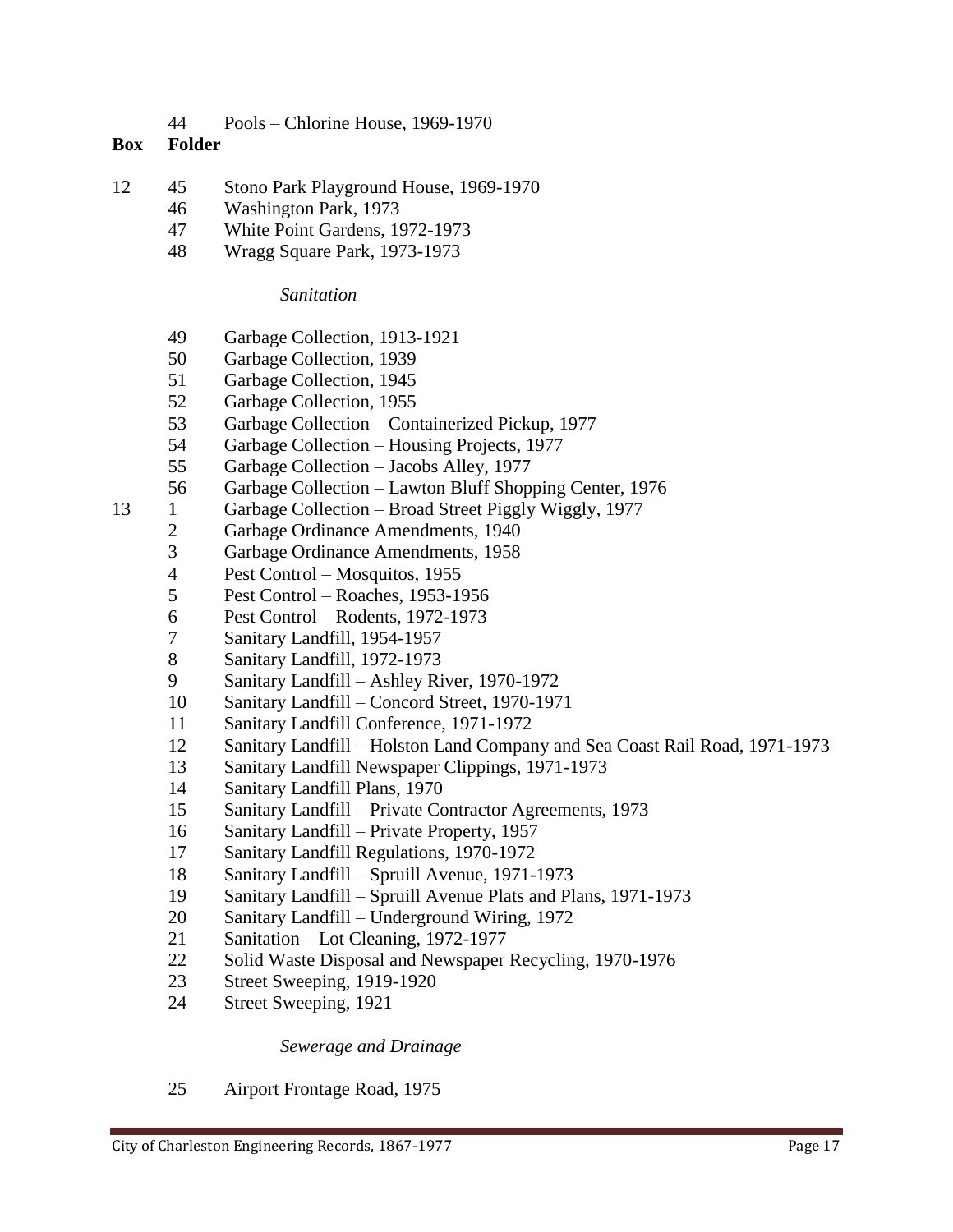Asbury Place – Parkwood Estates Drainage, 1974-1975

- 27 Asbury Place Voorhees Canal, 1972
	- Ashley Hall Road Drainage Problems, 1973
	- Ashley River Baptist Church Drainage, 1972
	- Ashley Plaza Dowden Street, 1974
	- Ashley Square Gadsden Creek, 1973-1974
	- Aviation Avenue Airport Sewer Line, 1973-1974
	- Aviation Avenue Knights Inn Drainage, 1972
	- Barre Street Extension and Sewer, 1951-1952
	- Browning Drive Ditch, 1963-1969
	- 1402 Burning Tree Road Drainage, 1974
	- Byrnes Down Drainage Wappoo Creek, 1974-1975
	- Calhoun Street Flap Valve, 1977
	- Charleston Constructors Drain and Sewer Construction, 1951
	- Charlestowne Estates Drainage, 1974
	- Charlestowne Landing Charlestowne Estates Drainage, 1967-1974
	- The Citadel Landfill, Sewer, and Water Lines, 1958
	- 18 Country Club Drive Drainage, 1975-1976
	- 28 Country Club Drive Drainage, 1975-1976
	- Courtenay Drive Drains, 1973-1985 (bulk 1973-1976)
	- Dereefs Court Drainage, 1972-1975
- 14 1 Ditches County Maintained, 1975
	- Ditches County Maintained, 1976
	- Ditches County Maintained, 1977
	- Dowden Street Drainage Charlestowne Estates, 1974
	- Drain Connections, 1972-1976
	- Drainage Analysis, 1977
	- Drainage Easements, 1972-1975
	- Drainage East Bay Extension and Vardell's Creek, 1948-1949
	- Drainage Miscellaneous, 1971-1972
	- Drainage and Paving Ehrhardt, Doughty, Courtenay, 1973-1976
	- Ehrhardt Street Drainage, 1970-1972
	- Field Place Drainage, 1975
	- First Street Drain and Fill, 1950-1951
	- Fishburne Street Drainage, 1952
	- Fishburne Street Hagood Avenue Drain Pipe, 1973
	- Folly Road Drainage, 1974
	- Frontage Road Drainage, 1975
	- Gadsden Village, 1961
	- Harrison Couch Easement Voorhees Canal, 1972
	- Heathwood Drive Drainage, 1974
	- Heathwood Subdivision Edenwood Court Drainage, 1974
	- Huger Street Drain Pipe, n.d.
	- King Street Relocation Culvert under SCLRR Spur, 1976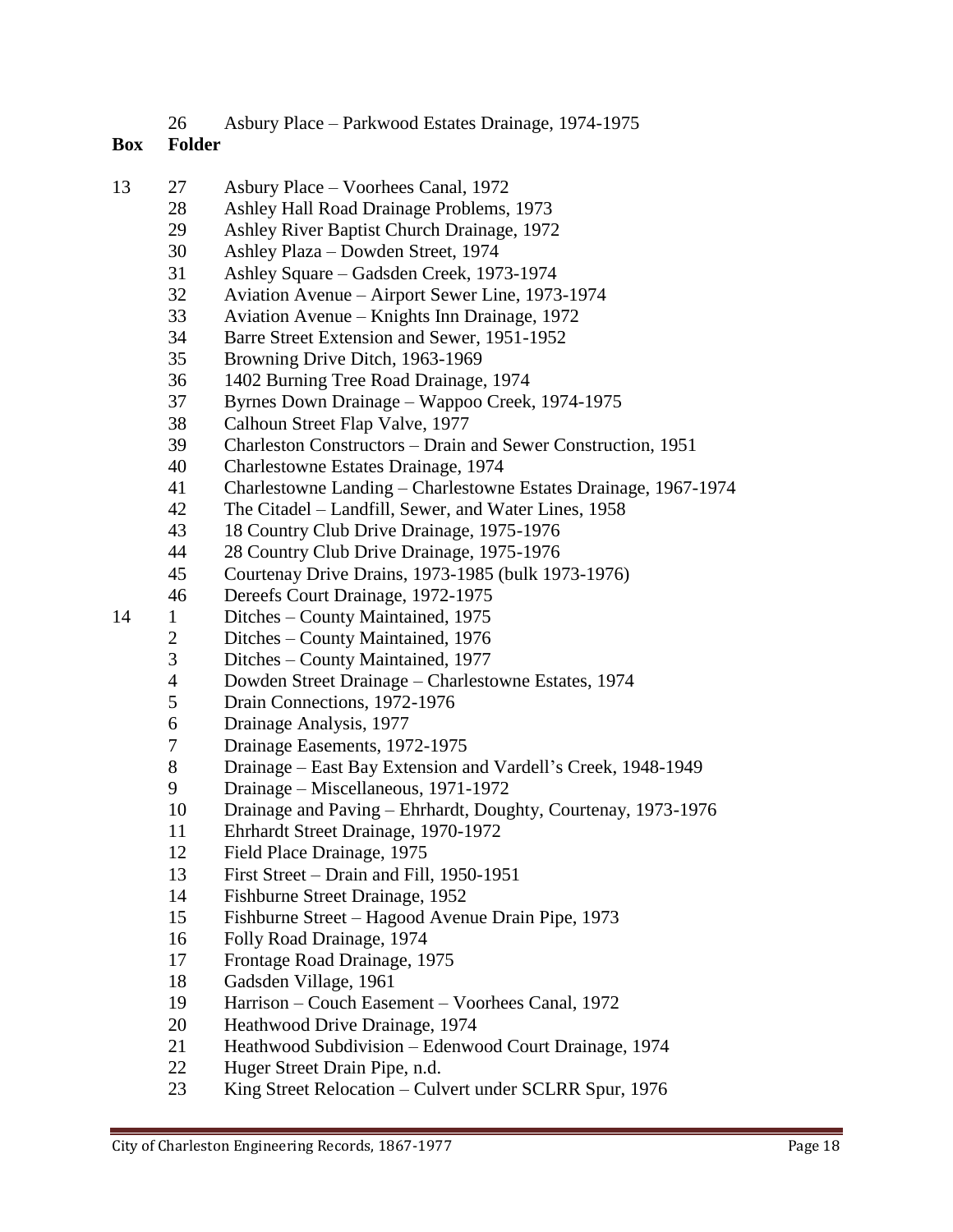Lenevar – Charlestowne Estates III Drainage, 1971-1974

- 25 Lenevar West Ashley Southern Methodist Church Drainage, 1965-1971
	- Line Street Hagood Avenue Culvert and Paving, 1972-1974
		- Line Street Hagood Avenue Drainage, 1967-1972
		- Marina Sewage, 1975
		- Markfield and Highway 17 Drainage Ditch Relocation, 1972
		- Marvin Street Drainage, 1975
		- Mid-Atlantic Wharf Drainage, 1972
		- North Charleston Sewer District Easements, 1975-1976
		- North Nassau Street Drainage, 1944
		- 18 Norview Circle, 1966-1976
		- Norview Drive, 1969-1975
		- Police Station Storm Drain Siting for C.W. Blanchard, 1966-1972
		- 1320 Pooshee Drive Drain Pipe, n.d.
		- President Doughty Barre Drain Line Relocation, 1971
		- Pumping Station Southwest Section of City, 1913-1917
		- Pumps and Motors, 1913-1917
		- Pumps and Motors, 1918-1926
		- Romney Street Goldberg and SCRR Right of Way and Ditch, 1973-1974
		- Rotherwood Drive Drainage, 1975
		- Saint Andrews Canal Highway 17 Drainage, 1976
	- Sergeant Jasper Apartments Sewage, 1949-1951
	- Sewage General, 1914-1924
- 15 1 Sewage Pumping Stations, 1925-1928
	- Sewage Pumping Stations, 1937
		- Sewage Pump Church and Water Streets, 1955
		- Sewage Pumps, 1940-1941
		- Sewer and Drain Construction, 1950
		- Sewer and Drain Construction, 1954
		- Sewer and Drain Specifications, 1944
		- Sewer and Drain Specifications, 1952
		- Sewer and Drain Specifications, 1956
		- Sewers and Drains, 1935-1938
		- Sewers and Drains, 1940-1944
		- Sewers and Drains, 1945-1946
		- Sewers and Drains, 1950
		- Sewers and Drains, 1955
		- Skinner Avenue, 1975
		- Society Street Drainage, 1973
		- South Carolina National Bank Highway 17 Drainage, 1973
		- Southgate Drive Drainage, 1972
		- Stono Park Subdivision Pinckney Park Drive Drainage, 1972-1976
		- Storm Damage, 1940
		- Sunday Hill Subdivision, 1972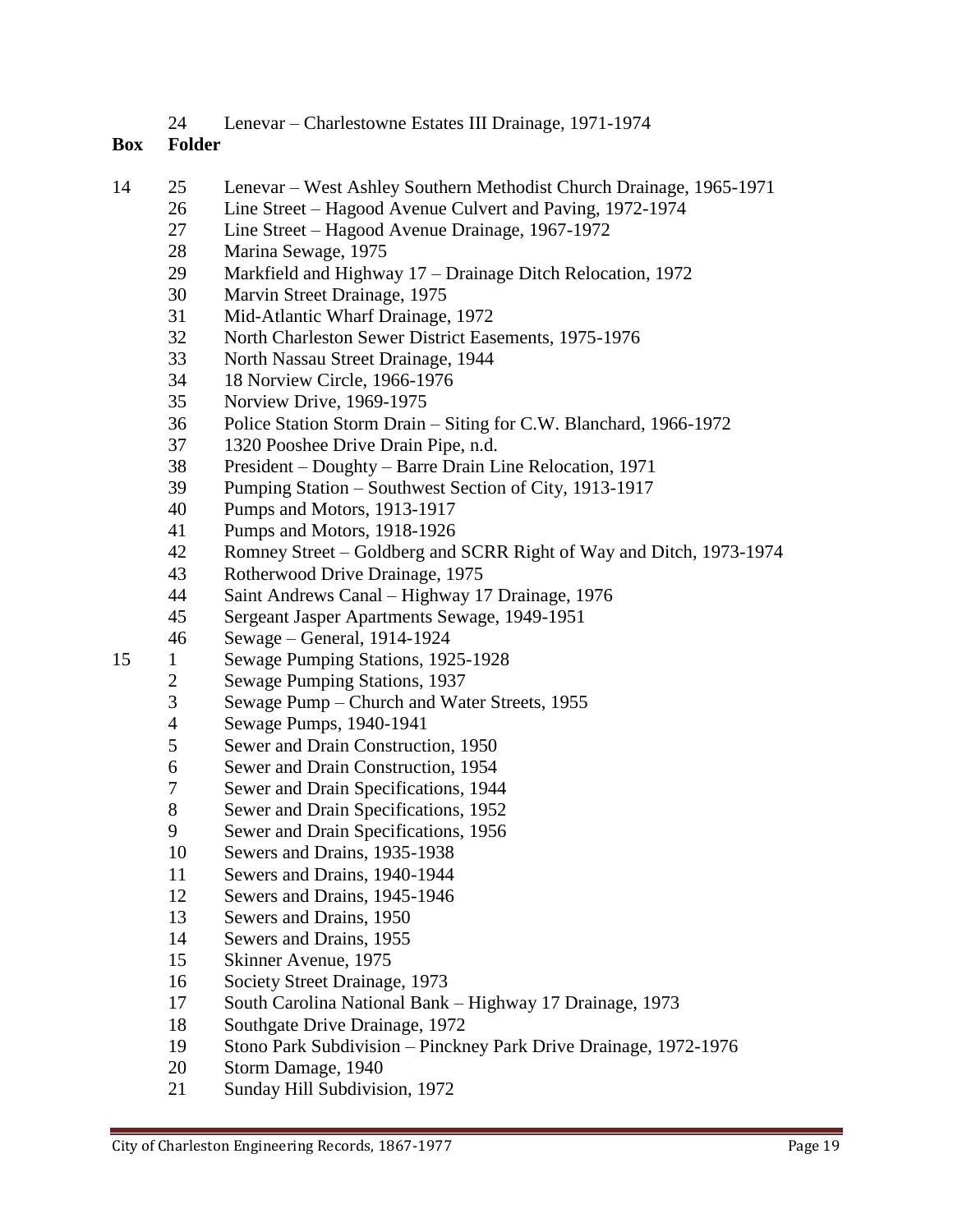Tenth Avenue Drain Construction, 1945

### **Box Folder**

- 23 Tidal and Storm Drains, 1890-1915
	- Vendue Range Drain Line, 1971-1972
	- Vendue Range East End Drainage, 1971-1972
	- Woodmere Drainage Solution, 1972-1974

## *Streets and Sidewalks*

- Adams Construction Sidewalk Repairs, 1973-1974
- Allison Court Subdivision, 1975
- Ashley Avenue Oak, n.d.
- Ashton Street Sidewalks, 1970
- Ashphalt Paving, Lenvard, Saint Philip and Wentworth Streets, 1974-1975
- Banks Construction Company Paving Broad, Wentworth, Columbus, 1950-1951
- Banks Construction Company Street Resurfacing, 1974
- Bayside Manor, 1969-1971
- Bayside Manor Access Road, 1970-1971
- Beaufain Market Street Sidewalk, Curb, and Paving, 1970-1971
- Blake Drake Street Survey, 1971
- Broad Street Halsey Boulevard Right-of-Way, 1976
- Broad Street Widening, n.d.
- Byrnes Down Alycia Alley, 1973-1976
- Calhoun Street Sidewalks, 1974
- Carondolet Street, 1964-1974
- Castle Pinckney Drive Old Plantation Road, 1976
- Cedar Street, House Renumbering, 1972-1973
- Chalmers Street Cobblestone Laying, 1967-1969
- Chalmers Street Repairs, 1967-1969
- Champney Street, 1971-1975
- Charleston County Engineers Paving, 1962
- Charleston County Garage Queen Street, 1975
- Charleston County Office Sidewalks, 1970
- Charlotte Street Paving Concord to the Cooper River, 1974
- Charlotte Street Paving East End, 1974
- The Citadel Widening and Extending Streets, 1922
- City Parking Garage Saint Philip and George Streets, 1975
- City Parking Lot Archdale and Market Streets, 1957
- City Parking Lot Saint Philip Street, 1957
- College of Charleston Streets and Easements, 1972
- Coming Street Extension, 1951-1952
- Concord Street, 1974-1976
- "Concord Street Replacement Analysis," 1974
- 16 1 Country Club Estates II Traffic Pattern, 1976-1977
	- Courtenay Drive Sidewalks, 1974-1976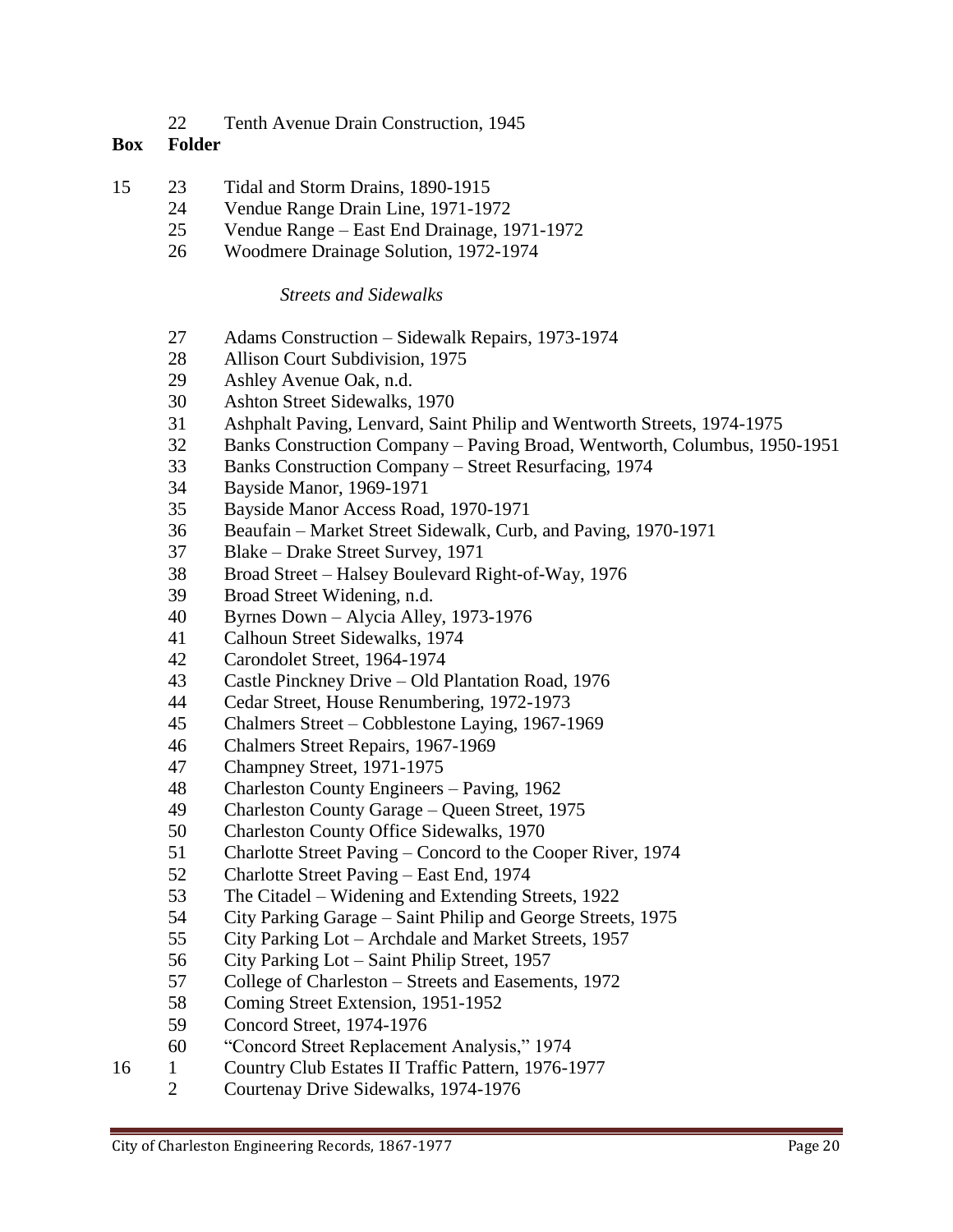Crosswalks, 1969-1972

- 4 Cumberland Street Driveway, 1975
	- Cumberland Street Renumbering, 1977
	- Curb Construction, 1950
	- Curb and Sidewalk Construction, 1943-1944
	- Curb and Sidewalk Construction, 1948
	- Dereefs Court, 1971-1975
	- Driveways, 1972-1973
	- Driveways, 1975
	- Driveways, 1976-1977
	- E.D.A. Reports, 1977
	- East Bay Street Extension, 1938
	- East Bay Street Extension, 1948-1952
	- East Bay Street Paving, 1948
	- East Elliott Street, 1976
	- Edenwood Court, 1975
	- 1 Formosa Drive 108 Folly Road
	- Gibbes Street
	- Gillon Street, 1972
	- Granite Curbing and Concrete Sidewalk Specifications, 1937-1942
	- Grove Street House Renumbering, 1972
	- Grove Street Paving East End, 1971-1974
	- Hagood Avenue, 1975
	- Hasell Street Widening, 1975
	- Homel Court, 1970
	- Hunter and Walden Company, 1972-1974
	- Inner-belt Freeway, 1976
	- Interstate 26 Meeting Street Exit, 1969
	- James Island Expressway South Carolina Highway Department, 1976
	- Johnson Street Concord Street Survey, 1973
	- Juniper Street, 1972
	- Keats Street and Oak Forest Drive, n.d.
	- King Street Sidewalk Paving, 1949-1951
	- King Street Sidewalks, 1973
	- Lee Street Paving, 1975
	- Lenevar Drive Cul-de-Sac, 1974-1975
	- Line Street Extension, 1974
	- Line Street Parking Garage Encroachment, 1974
	- Lockwood Drive Extension, 1972-1973
	- Lockwood and Fishburne Street Survey, 1975
	- Lockwood Drive Line Street Survey, 1972
	- Market Street Median and Parking Improvements, 1974-1975
	- Market and Beaufain Street Parking Lot, 1953-1959
	- Montague Court Porters Court, 1972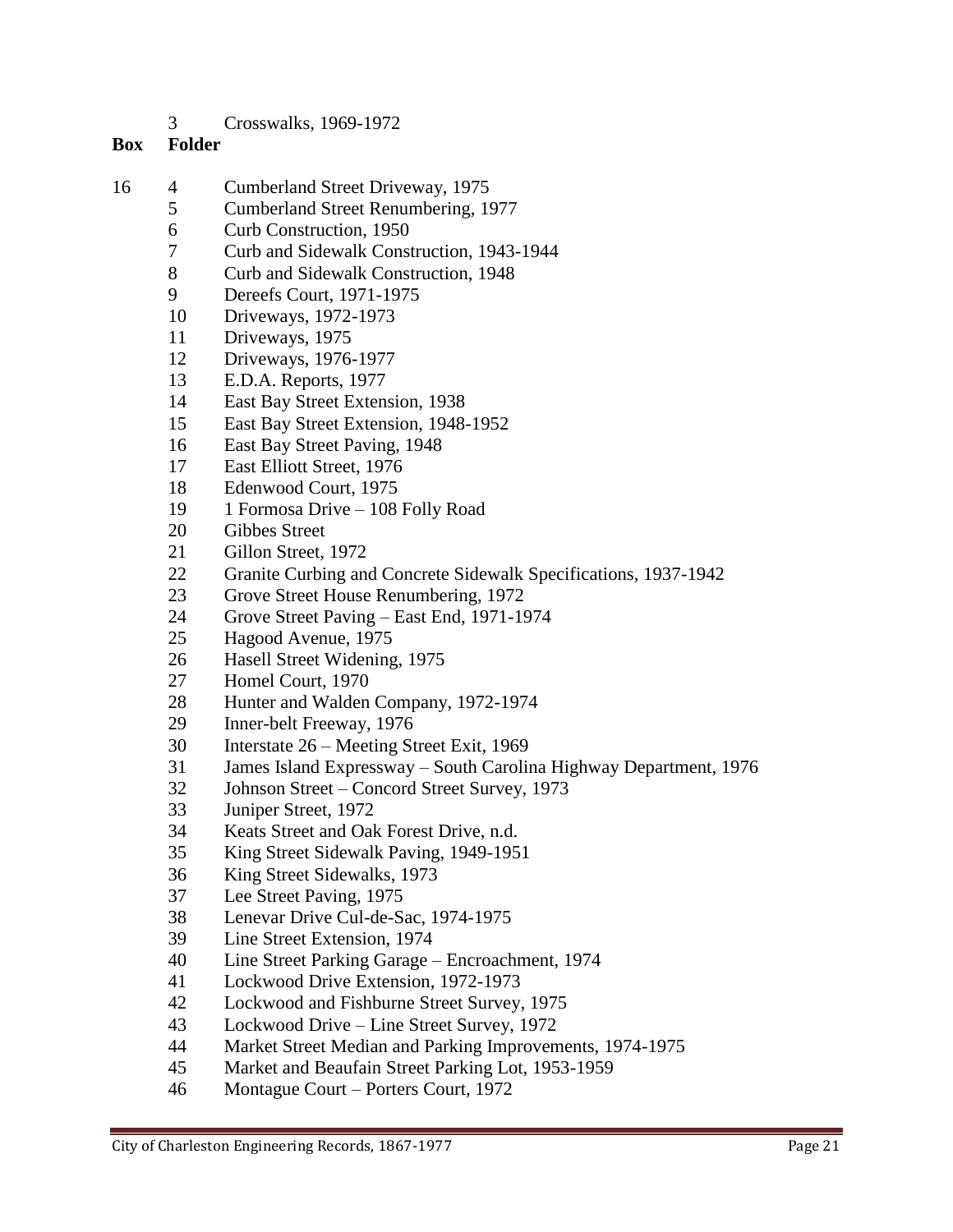Morris and Saint Philip Street Parking Lot, 1976

- 48 Motley Lane, 1972
	- Murray Boulevard Area, 1917-1925
	- Ninth Avenue Right-of-Way Citadel Campus, 1945-1950
	- Orange Grove Road Sidewalks, 1974
- 1 Paving General, 1913-1917
	- Paving General, 1952
		- Paving Northeast Section of City, 1952
		- Paving Northwest Section of City, 1940-1942
		- Paving Northwest Section of City, 1944-1945
		- Piedmont Avenue Extension, 1949-1951
		- Poinsett Street Paving, 1971
		- Protection of Improved Streets, 1925
		- Rebellion Road, n.d.
		- Reid Street Extension, 1969
		- Repair Requests, 1971-1973
		- Resurfacing City Streets, 1968-1972
		- Resurfacing City Streets, 1973-1976
		- Resurfacing Streets South Carolina Highway Department, 1973-1974
		- Ridlehuber and Sistare, Contractors, 1945-1946
		- Rivercrest and Shoreview Subdivision, 1938-1949
		- Romney Street SCLRR Easement, 1973
		- Romney Street Widening, 1974
		- Saint Philip Street Municipal Parking Garage, 1974
		- Sidewalk Paving Contract, 1975-1977
		- Sidewalk Repairs, 1972-1976
		- Sidewalk Specifications and Contracts, 1973-1976
		- Sidewalks, 1943-1945
		- South Windermere Shopping Center Proposed Street, 1974
		- Southern Building Code, 1974
		- Southgate Construction Company Romney Street and Athens Court, 1972-1973
		- 34 Stocker Drive, 1976-1977
		- Street Design, 1973
		- Street Railway Track Removal, 1936-1949
		- Street Signs, 1954-1955
		- Street Signs, 1962
		- Street Signs and Sign Boards Amended Zoning Ordinance, 1962
		- Streets General, 1908-1917
		- Streets General, 1927-1928
		- Streets General, 1934-1935
		- Streets General, 1938-1941
		- Streets General, 1942-1944
		- Streets General, 1945
		- Streets General, 1949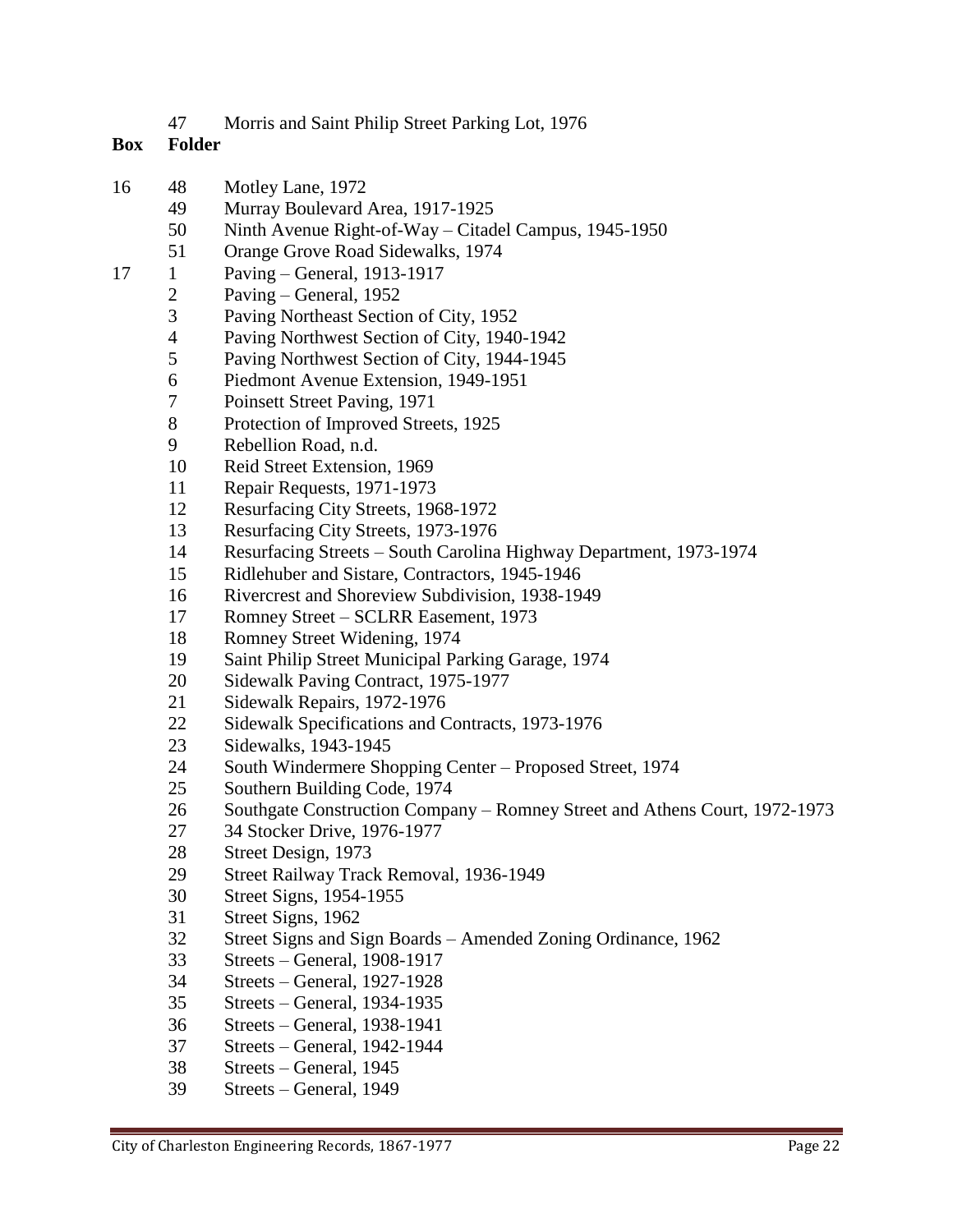Streets – General, 1951

# **Box Folder**

- 18 1 Streets General, 1953-1955
	- Streets General, 1960-1961
	- Streets General, 1962
	- Streets General, 1963
	- Streets General, 1964-1965
	- Streets General, 1966-1967
	- Streets General, 1968
	- Streets General, 1972-1976
	- Tenth Avenue Hampton Park Crossing, 1950
	- Timmerman Drive Sidewalk, 1974
	- Traffic Plans Smith, Dibble, and Company, 1948
	- Wappoo Heights Allgood Road Encroachment, 1972
	- Wentworth Beaufain Saint Philip Parking Lot, 1972-1974

## *Works Progress Administration Projects*

- Alms House Repairs, 1938
- Charleston County Relief Committee Civilian Conservation Corps, 1933
- Civil Works Administration E.P. Grice, Jr., Administrator, 1933-1934
- Emergency Relief Administration, 1935
- Housing Division Meeting Street Manor Cooper River Court, 1935-1936
- Line Street Storage Shed, 1938
- Works Progress Administration Correspondence, 1934-1938
- Works Progress Administration Correspondence, 1939-1942
- Works Progress Administration Projects, 1934-1937

## *Zoning*

- Ashley Plaza Shopping Center Zoning Covenant, 1969-1975
- Berkeley Court 63 Rutledge Avenue Zoning Violation, 1941-1942
- 9 Bull Street Zoning Violation, 1948-1949
- 11 Church Street Zoning Violation, 1947-1958
- 45 East Battery Zoning Violation, 1943-1951
- 12 Fulton Street Zoning Violation, 1957
- King Street Sign Ordinance Violations, 1972
- 5 Legare Street Zoning Violation, 1949
- Limehouse Service Station Zoning Violations, 1935-1936
- Mobile Homes Zoning, 1976
- Courtenay Apartments Zoning, 1960-1961
- Paula Drive Zoning Violations, 1974-1975
- Parkshore Rezoning, 1974
- Rezoning Miscellaneous Properties, 1972-1976
- Rivers Point Zoning, 1976